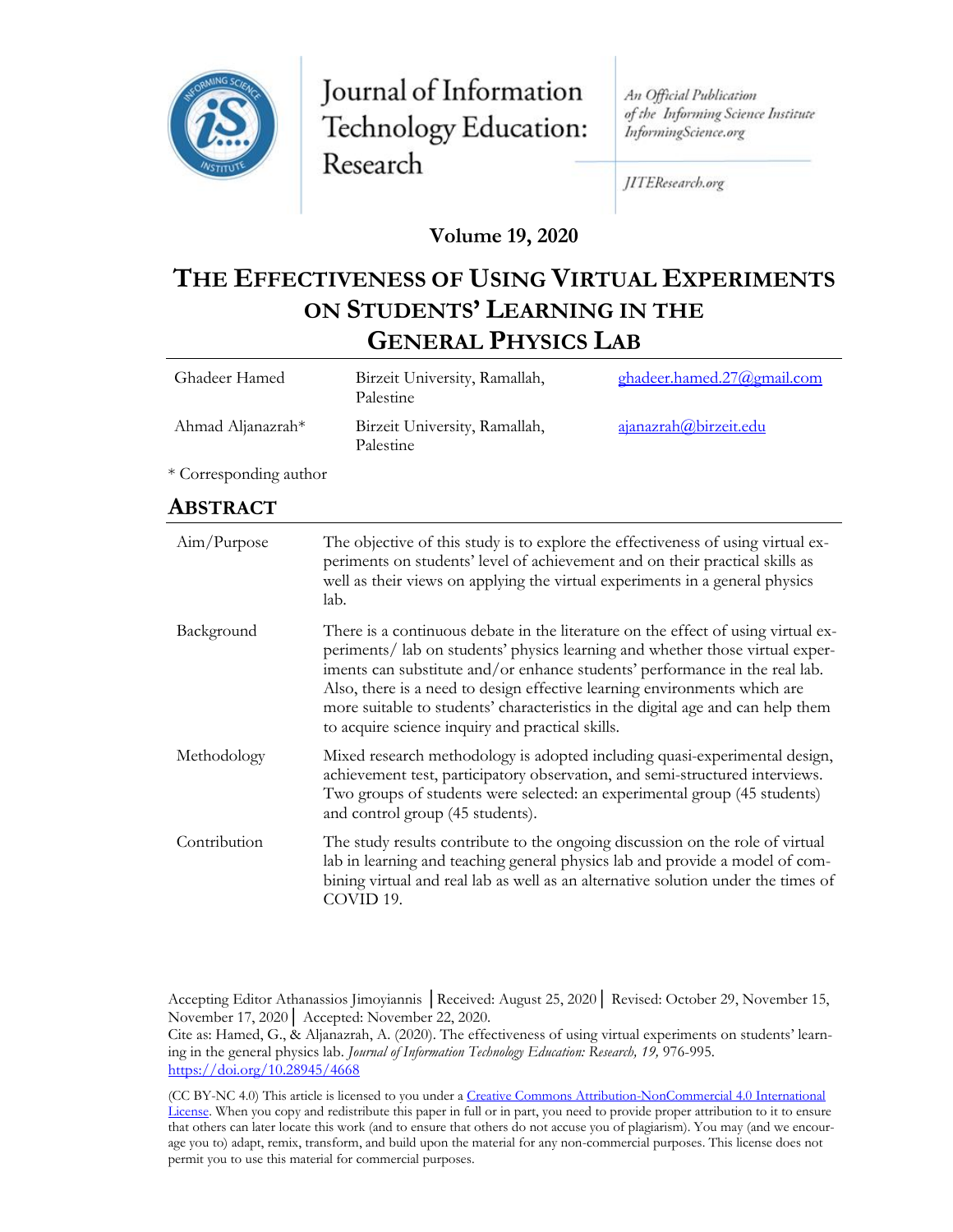#### The Effectiveness of Using Virtual Experiments on Students' Learning

| Findings                             | The results of the study showed that substituting face-to-face theoretical<br>preparation in the general physics lab is at least equally effective as using vir-<br>tual experiments. Students with virtual components acquired deeper under-<br>standing of physics concepts and were better prepared for carrying out real<br>experiments. Attending online videos spared students' time and provided<br>them with a more flexible and rich learning environment. |
|--------------------------------------|---------------------------------------------------------------------------------------------------------------------------------------------------------------------------------------------------------------------------------------------------------------------------------------------------------------------------------------------------------------------------------------------------------------------------------------------------------------------|
| Recommendations<br>for Practitioners | Faculty members are encouraged to use virtual experiments instead of face-<br>to-face lab preparation. It is important to include more interactive multime-<br>dia and short online videos in the design of the virtual experiments.                                                                                                                                                                                                                                |
| Recommendations<br>for Researchers   | The development of virtual experiments can be extended to other experi-<br>ments and topics in science. Researchers are encouraged to combine both<br>quantitative and qualitative data collection tools to allow deeper exploration<br>of students learning in the virtual environments.                                                                                                                                                                           |
| Impact on Society                    | Virtual labs have the potential to save time and cost for both students and<br>university as they reduce presence hours at the university in the real lab. Vir-<br>tual experiments provide flexible learning opportunities that can overcome<br>time, pace, and place barriers for learners from the community. They also<br>provide a solution for physical distancing needed due to the emergency con-<br>ditions imposed by the pandemic.                       |
| Future Research                      | Further investigations are needed to include the development of the whole<br>introductory physics lab into virtual course and to explore the digital (virtual)<br>transformation of other topics in physics and science as well.                                                                                                                                                                                                                                    |
| Keywords                             | virtual lab, blended learning, lab performance, achievement in physics                                                                                                                                                                                                                                                                                                                                                                                              |

## **INTRODUCTION**

Lab work is an essential component of the study of physics as well as other natural science disciplines. It helps students to learn concepts and hands-on skills and to illustrate theory (Johnstone & Al-Shuaili, 2001). Furthermore, the practical laboratory increases students' curiosity and positive attitudes toward science (Bretz et al., 2013). Despite its importance, lab work is still facing many challenges such as the high cost of lab equipment and materials and dangers encountered when working with dangerous experiments (Kapting'el & Rutto, 2014). At the same time, evidence in literature is showing that the integration of Information and Communication Technologies (ICTs), such as simulations, animation, videos, and visualizations, with real practical work is very promising (Hofstein & Kind, 2012). One form of using ICT in a learning physics lab is to combine a virtual lab with a real practical lab (Darrah et al., 2014). A virtual lab can be defined as an online environment that consists of a set of experiment simulations and videos that allow students to run experiments virtually (Bajpai, 2013) and has the potential to support and enhance face-to-face practical-based learning (Darrah et al., 2014; Sullivan et al., 2017). Students can learn the scientific concepts and gain new skills using virtual lab in anytime and anywhere through laptops and smartphones (Ramesh, 2019). In a virtual lab, students will have the opportunity to make mistakes with minimal negative consequences compared to real lab, thus improving their confidence in carrying out real work. In addition, a virtual lab can help students to conduct experiments virtually that were difficult to be conducted in a real lab due to lack of equipment, costly materials and/or dangerous situations. Furthermore, in virtual labs, students can observe visual representations of natural phenomena, collect data, make predictions, and write hypotheses, so that students will become actively involved in inquiry scientific processes (Sypsas et al., 2019).

In spite of the benefits of virtual lab, there is continuous debate on the role/effect of using virtual experiments/lab in students' physics learning (Swan et al., 2015). Many studies showed positive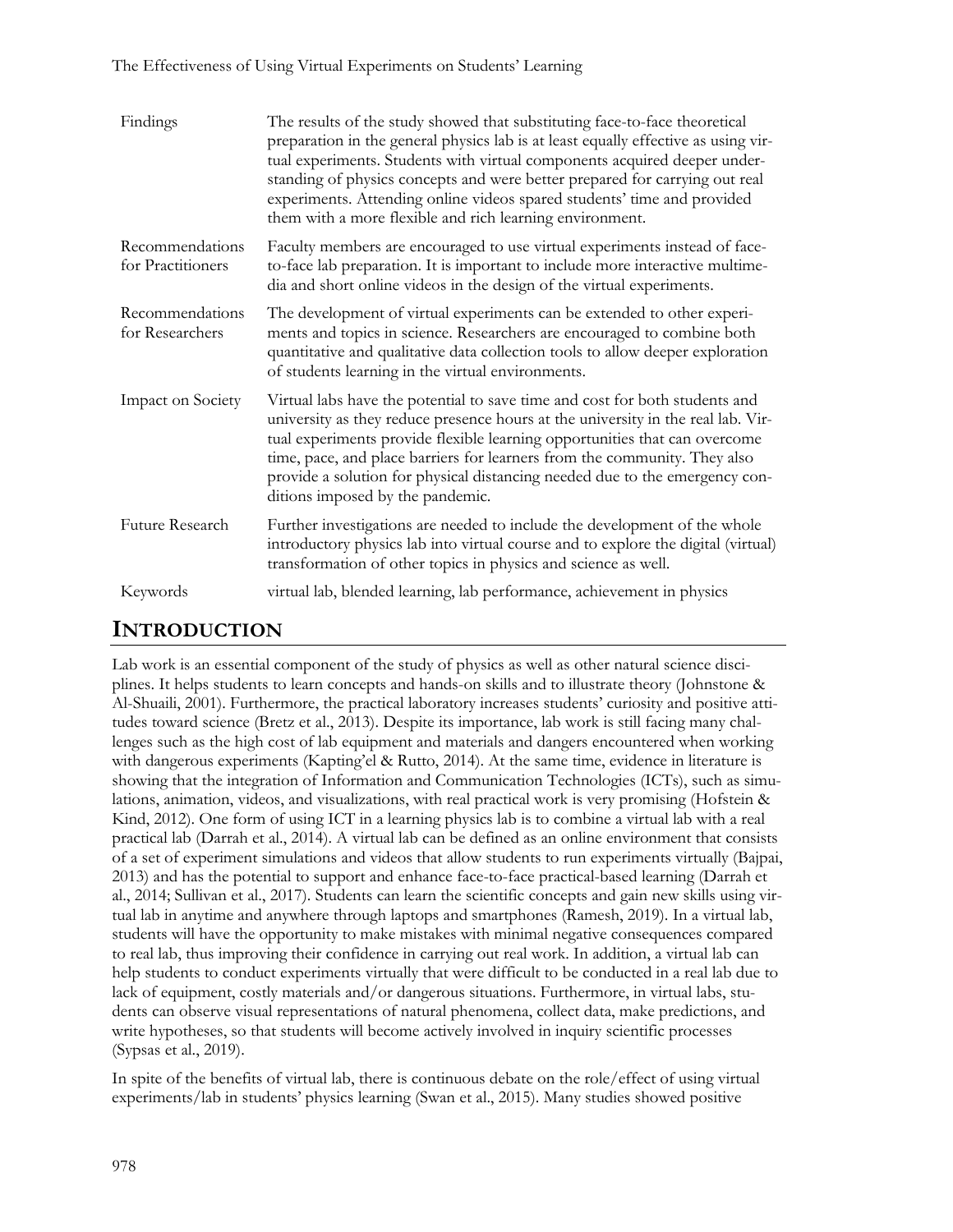effects of using virtual experiments on students' level of achievement (Alneyadi, 2019; Penn & Umesh, 2019; Pyatt & Sims, 2012; Tatli & Ayas, 2013; Yang & Heh, 2007) while others showed no significant differences (Ambusaidi et al., 2018; Crandall et al., 2015; Darrah et al., 2014; Klahr et al., 2007). Alneyadi (2019) showed that virtual labs had significant effects on students' knowledge, skills, attitudes, and achievement. However, Ambusaidi et al. (2018) conducted a study to investigate the impact of using virtual labs on 9th grade students' achievement by applying pre-test and post-test to experimental group (34 students) and control group (35 students), and the results showed no impact on students toward student's achievements.

In addition, many studies showed that virtual experiments helped students to gain better practical skills, which was reflected on their performance in the real lab (Aljuhani et al., 2018; Klahr et al., 2007; Malderlli et al., 2009; Radhamani et al., 2014; Yang & Heh, 2007) while the study of Sommer and Sommer (2003) revealed no difference. More specifically, Aljuhani et al. (2018) found that the virtual lab was an effective environment because it allowed users to conduct experiments individually and repeat them multiple times if needed. On other hand, Crandall et al. (2015) compared a traditional lab with a simulated, detected-based scene investigation of why a famous food sorbet had become a solid. Although there were no differences in the learning outcomes between the two laboratory-formats, students who preferred the simulated lab felt they could control at their own pace and were able to stop and review the simulation to understand the concepts more clearly. Traditional lab proponents liked working in groups and having immediate access to instructors.

The ongoing debate, as pointed out above in the literature, showed a need toward carrying out more investigations on the use of virtual lab in learning and teaching physics within different contexts. This is especially important when it comes to the first-year physics lab course (FYPLC) which is offered as a standard basic course in different bachelor programs for science and engineering students at Birzeit University as well as many universities in the world (Pols, 2020). Thus, the aim of this study is to explore the effect of combining a virtual lab with a real practical lab on students' achievement and performance as well as to evaluate this combination from their perspectives. This combination is done by replacing the first-hour introduction of the lab by online environment including interactive simulations, online calculations, and videos.

Since review of previous research revealed that the use of virtual labs has a mostly positive impact on students' practical physics learning (Sypsas et al., 2019), our hypothesis is that, when virtual lab/experiments are combined with real practical work, students' achievement will be enhanced in the general physics lab.

The importance of this study lies in trying to fill the gap created by the mixed results of the research conducted so far on the effectiveness of using virtual labs on students' achievement in physics. The results will offer evidence of the role/effect of using virtual experiments/lab on students' performance using the suggested model of using virtual labs. In addition, the model suggests saving of students' time to be spent in the lab as well as providing them with the opportunity to prepare and perform the experiments virtually at home (or wherever they have internet access) in the time and pace of learning that suits them. It also offers the opportunity to reduce the physical contact hours among students and tutors in the times of COVID-19. The results of this research will provide university education with solutions and alternatives to continue distant learning and provide students with necessary practical and scientific inquiry skills even under the movement and other type of restrictions due to the pandemic.

## **LITERATURE REVIEW**

The effectiveness of virtual experiments in science education has gained considerable popularity in research (Aljuhani et al., 2018; Darrah et al., 2014; Hurtado-Bermúdez & Romero-Abrio, 2020; Radhamani et al., 2014; Swan et al., 2015; Sypsas et al., 2019; Tatli & Ayas, 2013). Wong et al. (2020) found several distinct benefits of using virtual experiments in education: They reduce equipment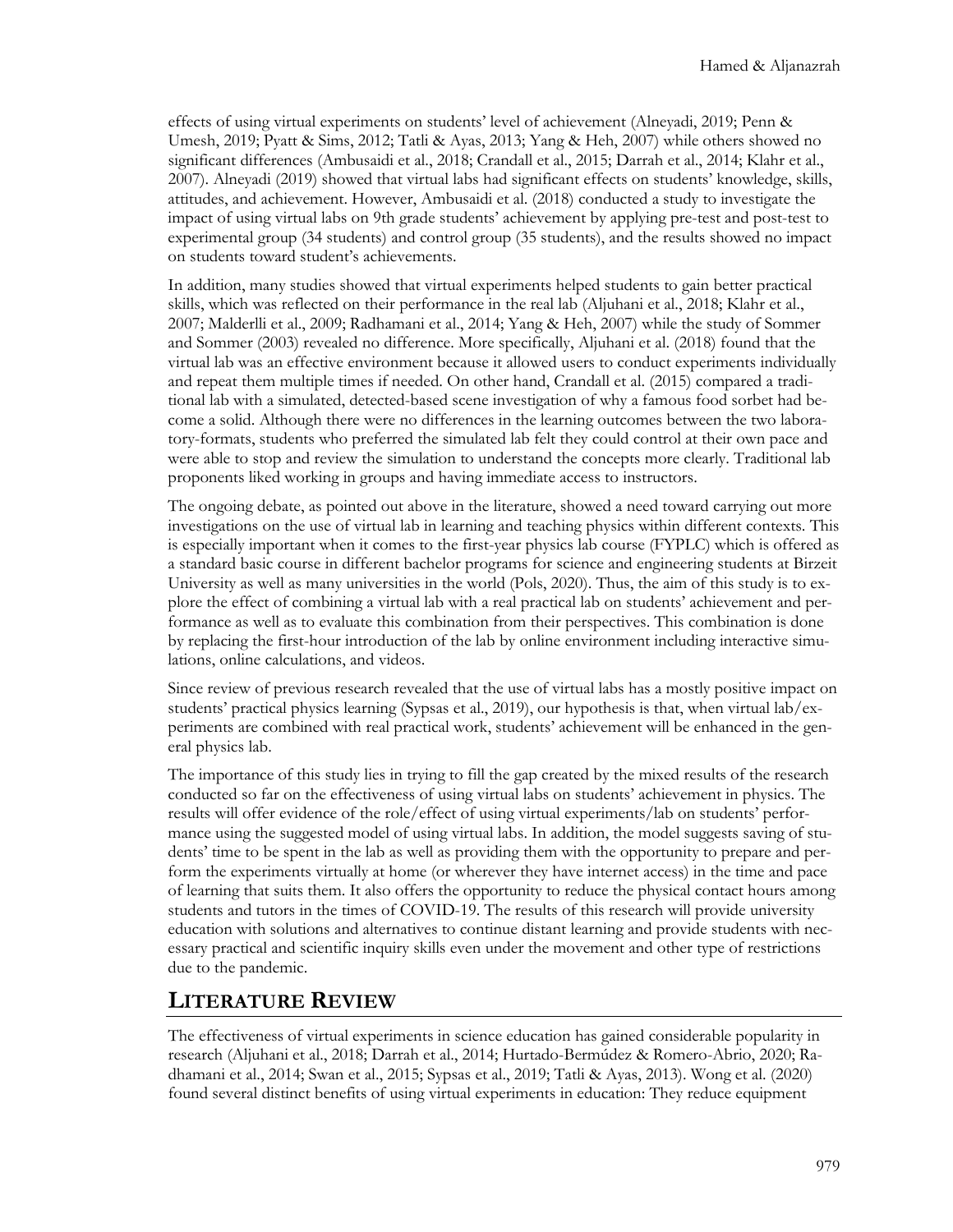needs, they are available at anytime from anywhere, and they offer students the opportunity to learn at their own pace while exploring difficult or interesting concepts. However, there are different views in how to use virtual experiments in science and their impact on students' learning outcomes. Reviewing related previous studies revealed the following three categories:

## I. NATURE AND MODELS OF USING VIRTUAL EXPERIMENTS

Studies focused on the nature of virtual experiments and the percentage in which they can replace real lab experiments: according to Li et al. (2011) virtual experiments can be used as cognitive tools that engage students in learning activities and help them to formulate hypotheses in problem solving situations. Recent studies indicated different models and forms of using virtual experiments in learning and teaching science. One of the models was through blended learning (Aljanazrah, 2006) in which virtual experiments were blended with hands-on (real) experiments, sometimes the lab started with virtual experiments followed by real experiments and vice versa (Verlage et al., 2019; Zacharia & Constantinou, 2008). Some models used virtual experiments to replace the real lab totally (Maldarelli et al., 2009; Rajendran et al., 2010) while other models used virtual experiments as support and enrichment resources (Ramesh, 2019). Results revealed by the study of Kapici et al. (2019) confirmed that the combination between hands-on labs and virtual labs gives better outcomes than using virtual labs alone and that virtual labs are as effective as hands-on labs for acquiring new knowledge and developing students' inquiry skills.

As the above literature suggests, the model to be adopted in this study will involve the combination of a virtual lab in form of interactive simulations and online videos with real practical lab using blended learning strategy.

## II. VIRTUAL EXPERIMENTS AND STUDENTS' ACHIEVEMENT

Studies explored the effect of using virtual experiments on students' learning outcomes and acquisition of knowledge. Many studies revealed that virtual experiments improved students' level of achievement (Alneyadi, 2019; Penn & Umesh, 2019; Pyatt & Sims, 2012; Tatli & Ayas, 2013; Yang & Heh, 2007) while other studies' results showed no difference (Crandall et al., 2015; Darrah et al., 2014; Klahr et al., 2007). Adegoke and Chukwunenye (2013) examined the effect of computer simulated experiment on student's learning outcomes in practical physics. There were three groups: computer simulated experiment only, computer simulated experiment with hands-on experiments, and hands-on experiment. The results showed that the students who have studied by computer simulated and hands-on experiments are the best among three groups. They explained that the computer simulated experiments removed the mathematical reasoning effect and reduced the abstract nature of physics that will attract students to learn physics. Penn and Umesh (2019) examined the effects of using virtual learning environments (VLEs) on students' achievement in a physics content test. A sequential mixed method explanatory research methodology was followed, sixty-eight (n=68) third year physical sciences education students participated in this study. A physics content test was given pre and post Physics Education Technology (PhET) simulation laboratories and the activities, then it was followed by semi-structured focus group interviews. Findings from the study revealed that mean achievement scores in physics content tests improved significantly post intervention in VLEs. In Addition, Yang and Heh (2007) compared the impact of a virtual physics laboratory and a traditional laboratory in physics academic achievement. The sample (75 students) was equally divided into an experimental group and a control group. The experimental group has a significantly higher mean score than the control group in the physics achievement test. However, Darrah et al. (2014) evaluated using the virtual lab of an introductory physics course and compared it with hands-on experience. Each virtual lab contains objective, theory, 3D simulation, brief video, data collection tools, pre- and postlab questions, and post lab quiz. They concluded that the virtual lab is effective as a traditional handson lab. Furthermore, Crandall et al. (2015) concluded that simulation could be used as replacements for hands-on laboratory experiences.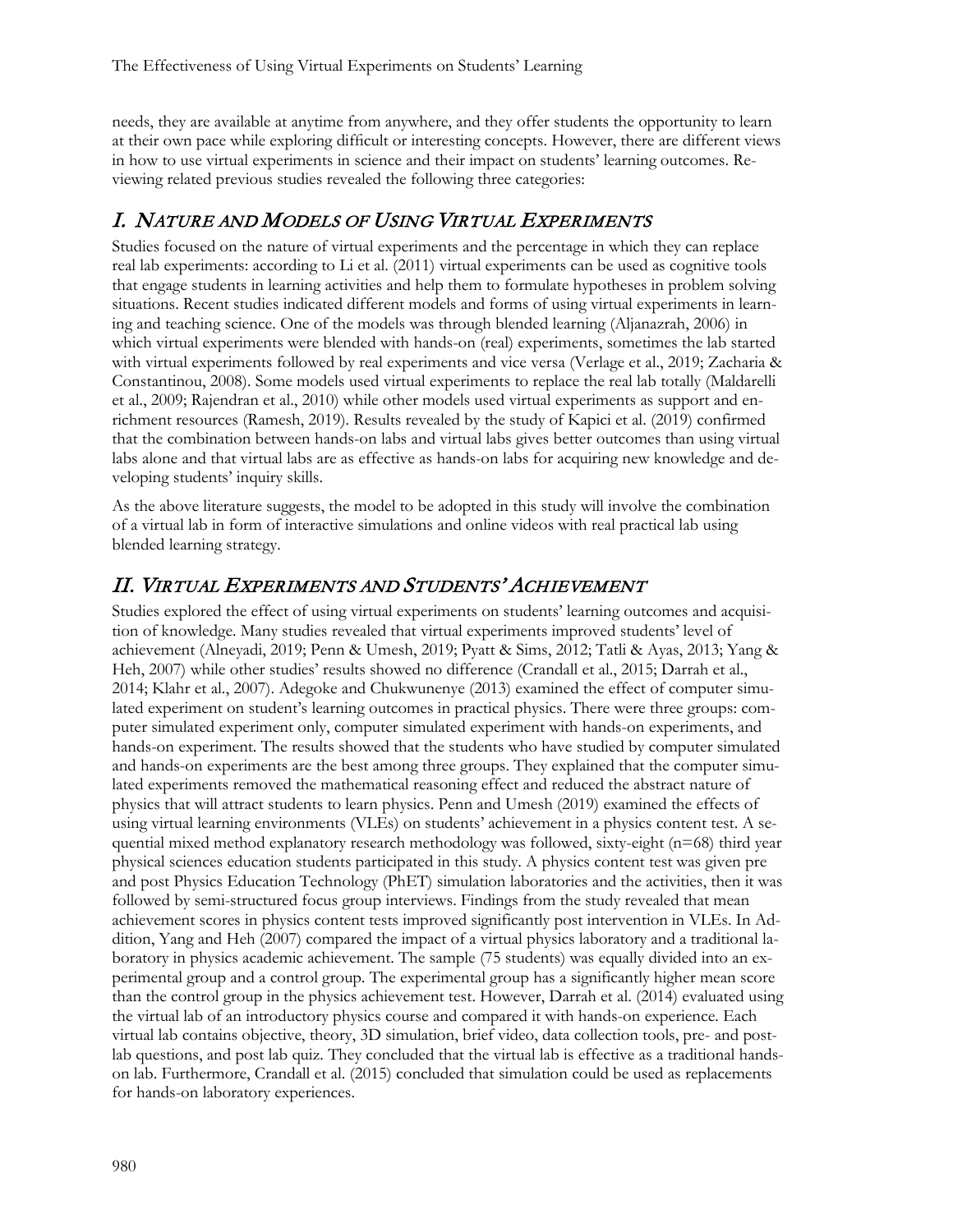The reviewed research above, revealed different results of studies on the effect of using virtual lab on students' achievement, as a result, this study will investigate the effects of using virtual labs in learning physics on the level of achievement.

### III. VIRTUAL EXPERIMENTS AND STUDENTS' PERFORMANCE

Of the studies that explored the effect of using virtual experiments on students' practical skills, many studies showed that virtual experiments helped students to gain better practical skills, which was reflected on their performance in the real lab (Alneyadi, 2019; Maldarelli et al., 2009; Radhamani et al., 2014; Yang & Heh, 2007) while the study of Sommer and Sommer (2003) revealed no difference. Maldarelli et al. (2009) explained that students improved their experiences with the lab techniques after viewing the videos on a biology course. Moreover, virtual labs improved student' performance in biotechnology course (Radhamani et al., 2014). Aljuhani et al. (2018) found that the virtual lab was an exciting, useful, and enjoyable learning environment because it allowed users to conduct experiments individually and repeat them multiple times if needed. In addition, Altun, Demirdağ et al. (2009) showed that the virtual chemistry laboratory is a helpful tool for students and teachers, especially those who have limited experiences in chemistry labs and making experiments. However, Klahr et al. (2007) explained that they were equally effective in producing significant gains in learners' knowledge about causal factors, in their ability to design optimal cars, and in their confidence in their knowledge. Tatli and Ayas (2013) concluded that virtual chemistry laboratory software was shown to be at least as effective as real chemistry laboratories because students felt self-confident; they could associate the experiment with daily life; and they had the opportunity to examine macroscopic, molecular, and symbolical levels of each experiment.

Based on the literature review above, qualitative tools will be used in this study to observe students' performance during conducting real lab after virtual lab. In addition, interviews will be conducted as well to explore students' views on using virtual experiments.

## **THEORETICAL FRAMEWORK**

### VIRTUAL LAB AS A TECHNOLOGY ENHANCED PHYSICS LEARNING ENVIRONMENT

Laboratory courses constitute a compulsory part of any bachelor program in physics and in science in general. They allow students to develop their practical skills, give them a feel of the complexity of the natural phenomena, and help them to understand how difficult it is to get secure knowledge about it (Josephen & Hvidt, 2015). In the digital age, technology enhanced physics learning environments offer opportunities to increase students' engagement, motivation, and positive attitudes toward science (Kapici et al., 2020). One form of those environments is the virtual lab. Virtual labs enable students to carry out experiments in an online environment and they can be used alone or in combination with other real hands-on labs (Roblyer & Hughes, 2019). Instructional design of virtual labs may involve the use of animation and simulation tools and instructional videos as well as interactive presentations. The theoretical perspective behind this instructional design is to provide a constructive learning environment, in which students can interact with online learning content in any time and place where internet is available and according to their pace of learning. Within the virtual lab, students can perform online experiments several times with less costs and safer conditions than in physical labs (Brinson, 2015). In addition, visualization of data and phenomena helps students to understand abstract physical concepts and ideas. According to the cognitive theory of multimedia learning, CTML (Mayer, 2005), the use of multimedia representation of concepts in both visual and verbal format allows learners to use both information processing channels at the same time and thus allows them to build their own mental representations and schemes.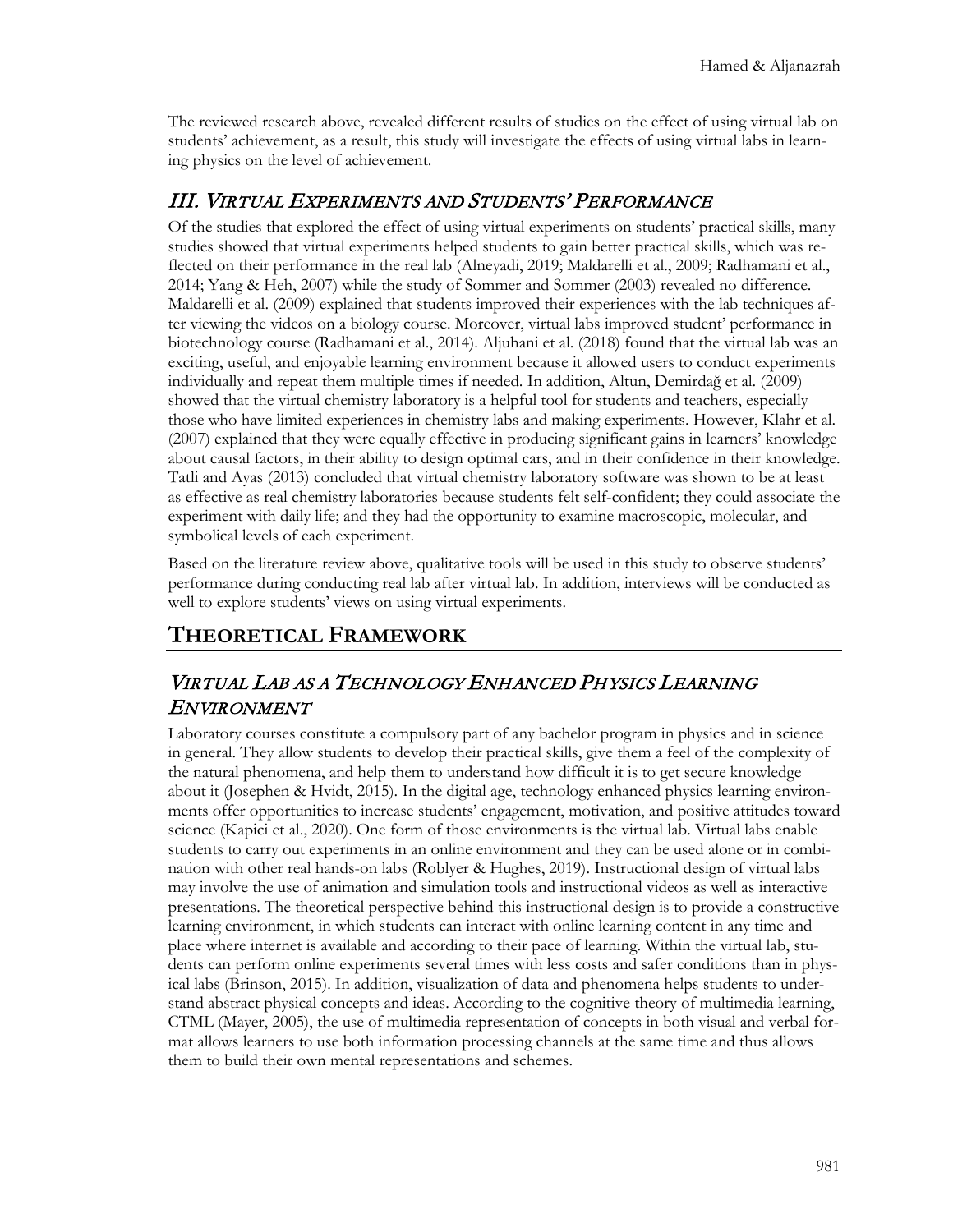## INQUIRY-BASED VIRTUAL LAB IN PHYSICS EDUCATION

The primary goals of physics lab introductory courses are to help students to understand basic concepts and general ideas and to involve them in the discovery of the general principles. Research results suggest that such goals can be best achieved by inquiry-based learning (IBL) or inquiry instruction (Hofstein & Kind, 2012) in which students are involved planning an experiment, observing, collecting data, hypothesizing, analyzing experimental results and making predictions (Pedaste et al., 2012). According to Keselman (2003), inquiry-based learning is an instructional approach in which students follow methods and practices as scientists in order to construct knowledge. Thus, inquirybased learning emphasizes active participation and learner's responsibility for discovering new knowledge (De Jong & Van Joolingen, 1998). The use of Information and Communication Technologies (ICTs) have the potential to support scientific inquiry as they can foster higher order thinking skills that are essential to scientific ways of thinking. In a virtual lab environment students can learn important inquiry processes, such as investigating scientific questions and issues through different web resources and digital content, gathering data through data logging with sensors and video measurement, analyzing data through online statistical programs, and communicating results online with tutors and peers (Roblyer & Hughes, 2019). In addition, dynamical modeling (collecting data from the theoretical world, theoretical inquiry) helps students to realize a system's structure, interaction between the objects, and their reactions. It engages the teacher and students in the modeling process in science by analyzing the situation, identifying the problem, translating into a model, generating and interpreting the outcomes including a graphical representation and text based modes using equation and text representation, and evaluating the model (Van Buuren et al., 2010). Banchi and Bell (2008) classified inquiry approaches into four levels (confirmation, structured, guided, and open) depending on how much information and guidance are provided by the teacher. Review of recent research revealed that learners acquire deeper understanding of science when virtual labs are combined with real hands-on labs in inquiry learning (Sypsas et al., 2019).

In this study, the virtual lab was so designed to encourage students' active participation and engagement in constructing their knowledge and acquiring mind and practical skills. This was done by developing interactive simulations that allowed students to perform the experiment online and to practice inquiry skills, for example, in an experiment titled "Measuring the Acceleration of Gravity, g" students changed the variable of length of pendulum and measured the period many times to collect different readings, draw graphs, and find out relations. Students are directed (directed-inquiry approach) to formulate hypothesis, perform experiments related to the learning material, and make conclusions. Another important component of the virtual lab design are the online videos. The development of those videos aimed at allowing the students to construct their knowledge on their own pace of learning so that they are well prepared to carry out the real experiments on their own. For example, the video on the experiment titled "RC Circuits" provided explanation on core scientific concepts like charging and discharging of capacitor as well as the procedure to build the circuit and collect data. In designing both, interactive simulations and online videos, multimedia representations of scientific concepts and ideas were strongly used. For example, in the experiment titled "Half-life of a draining water column" animation was used to illustrate the half-life of a draining water column, to collect data (length of water column and time), to draw a graph, and to calculate the half time.

# **RESEARCH OBJECTIVE AND QUESTIONS**

The main objective of this study was to explore the effect of using virtual experiments on students' achievement and their performance in the hands-on lab in the general physics lab course at Birzeit University. It also aimed to explore the student's views about their learning and experiences of using blended learning model in learning physics lab course.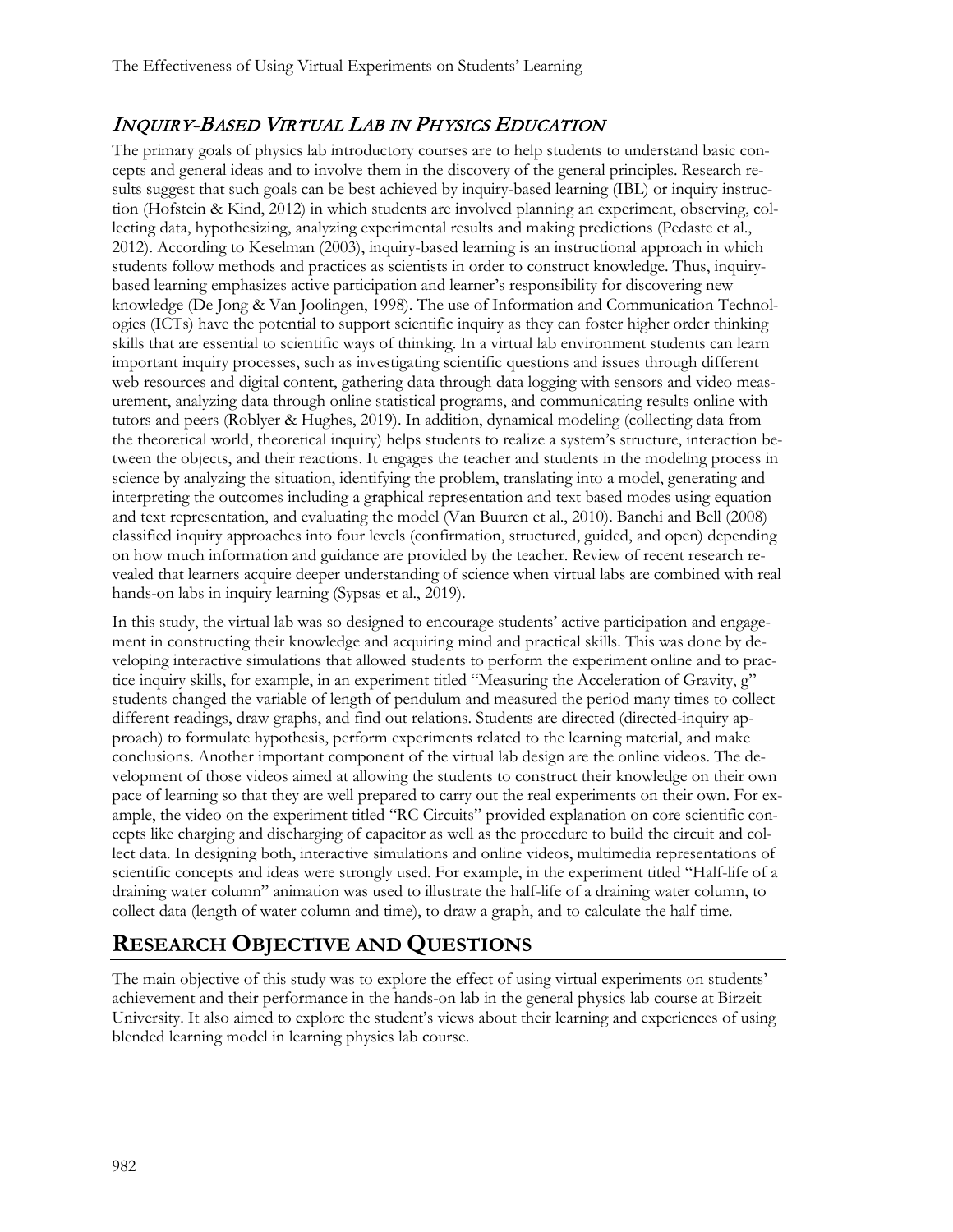Research questions that guided the study are:

- 1. What is the effect of using virtual experiments on students' level of achievement?
- 2. How did the use of virtual experiments affect students' performance while conducting the real experiments?
- 3. How did the students evaluate the use of virtual experiments in their physics lab learning?

## **RESEARCH METHODOLOGY**

In order to answer the study questions, mixed methodology has been followed. The quasi-experimental design was used for exploring the effect of using virtual experiments on students' level of achievement. In this regard, two groups of students have been compared: a control group of 45 students who studied the course using the traditional method (face-to-face theoretical presentation followed by practical work) and an experimental group of the same number of participants in which the theoretical presentation has been replaced by virtual session followed by practical work. Three virtual experiments were designed according to the principles of cognitive theory of multimedia learning. A test was applied to both groups after finishing the course. Observation was used to explore students' performance in the lab and semi-structured interviews have been conducted to identify students' views about using those virtual experiments for their learning.

### THE SAMPLE OF THIS STUDY

The population of this study consisted of 272 students (12 sections) who were attending the general physics lab course and registered in the science and engineering faculties at Birzeit University. A convenient sample of 90 students (4 sections) was selected in this study. The selected sections had the same average score of a midterm exam that was conducted in the same course. The sample size is suitable to the quasi-experimental design followed in this study (Creswell & Guetterman, 2019) and within the range of samples used in similar studies (Penn & Umesh, 2019; Yang & Heh, 2007). The sample composed of two groups: the experimental group which consisted of two sections (section 1  $n= 22$ , section 2 n=23), and the control group which consisted also of two sections (section 3 n=24, section 4 n=21). Twelve students were selected to be interviewed according to their reports provided on Moodle and asked about their experiences of using virtual experiments during their learning.

### THE MODULE DESCRIPTION

The virtual lab/experiments design started by identifying students' needs, course outcomes, resources, and infrastructure in cooperation with the physics department at Birzeit University. The next step was designing and creating the online activities and storyboard. Then, online videos and materials were produced and the platform of the experiments was developed. Three experiments were chosen from a physics lab course: Measuring the acceleration of gravity (g) at BZU, half-life of a draining water column, and RC circuit. These experiments were delivered online by a dynamic webpage and integrated within Moodle. Students have accessed these experiments through Moodle then conducted the practical work in the hands-on lab. More specifically, students have carried out the online and face-to-face activities as follows:

- (1) Watching videos that explain the theoretical background and the physical concepts with animated graphics. For example, in measuring the acceleration of gravity (g) at BZU experiment, they learned about the relation between the length and period of the pendulum, the derivation of the equations, and how to use it for finding acceleration of gravity (g).
- (2) Observing demonstrations of experiments' procedures using online videos. In these videos, the instructor introduced the equipment, how to construct the experiments as well as how to gather data as mentioned in the manual. For example, one of the videos presented how to hang the ball with the string on a stand and how to measure the period of pendulum with different lengths of pendulum, as represented in Figure1.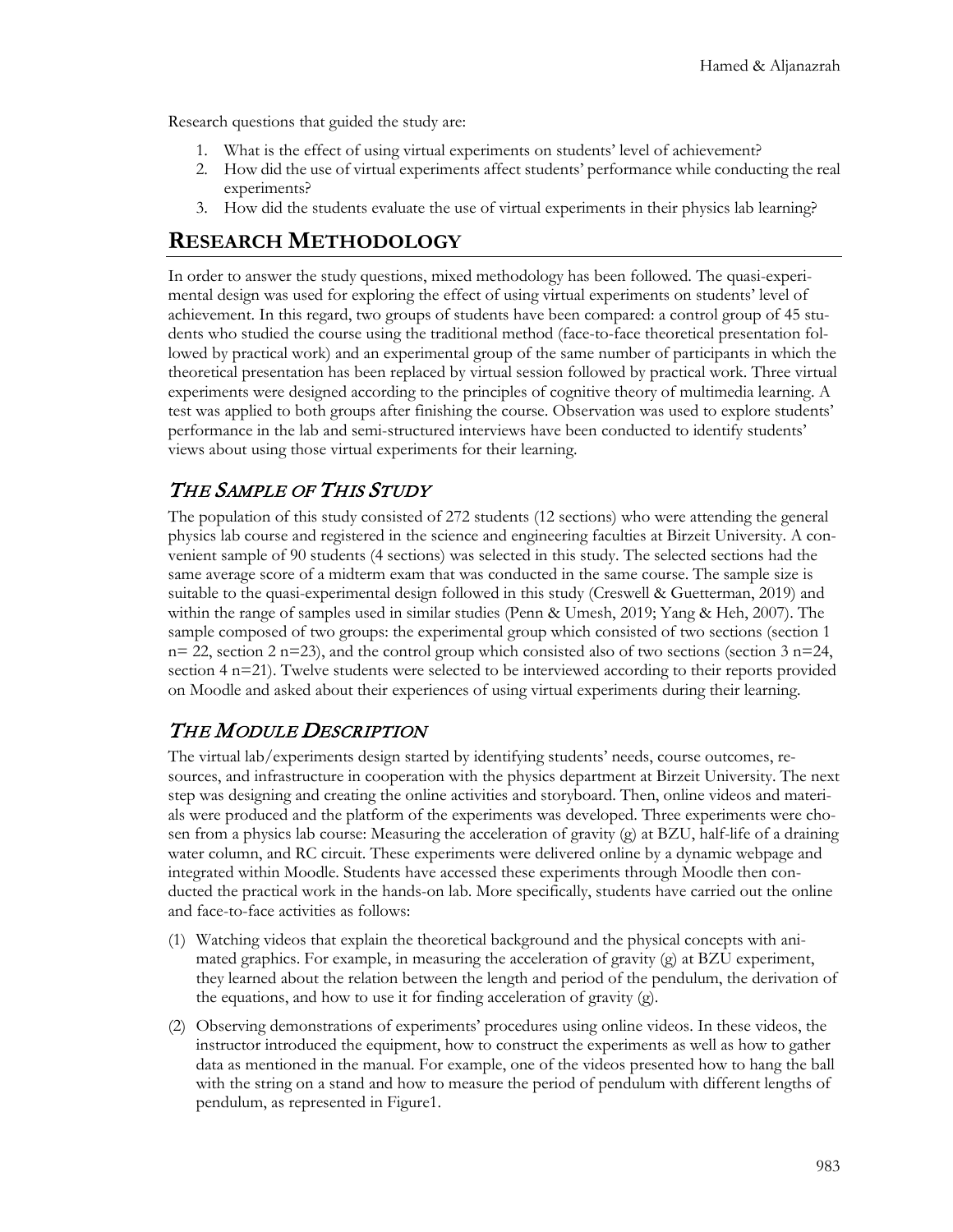

**Figure 1. An example of a demonstration of an experiment procedure**

(3) Observing videos on how to find the required variables using the collected data. One good example is demonstrating how to use the Excel program to draw a chart between the period and the length of pendulum and find the slope, as shown in Figure 2.



**Figure 2. An example of how to make the calculation using video**

(4) Interacting with online simulations to gather data by changing the variables and get the values (online drill and practice). For example, the student will collect data by changing the length of pendulum then measuring the time needed after one period for many tries, as shown in Figure 3.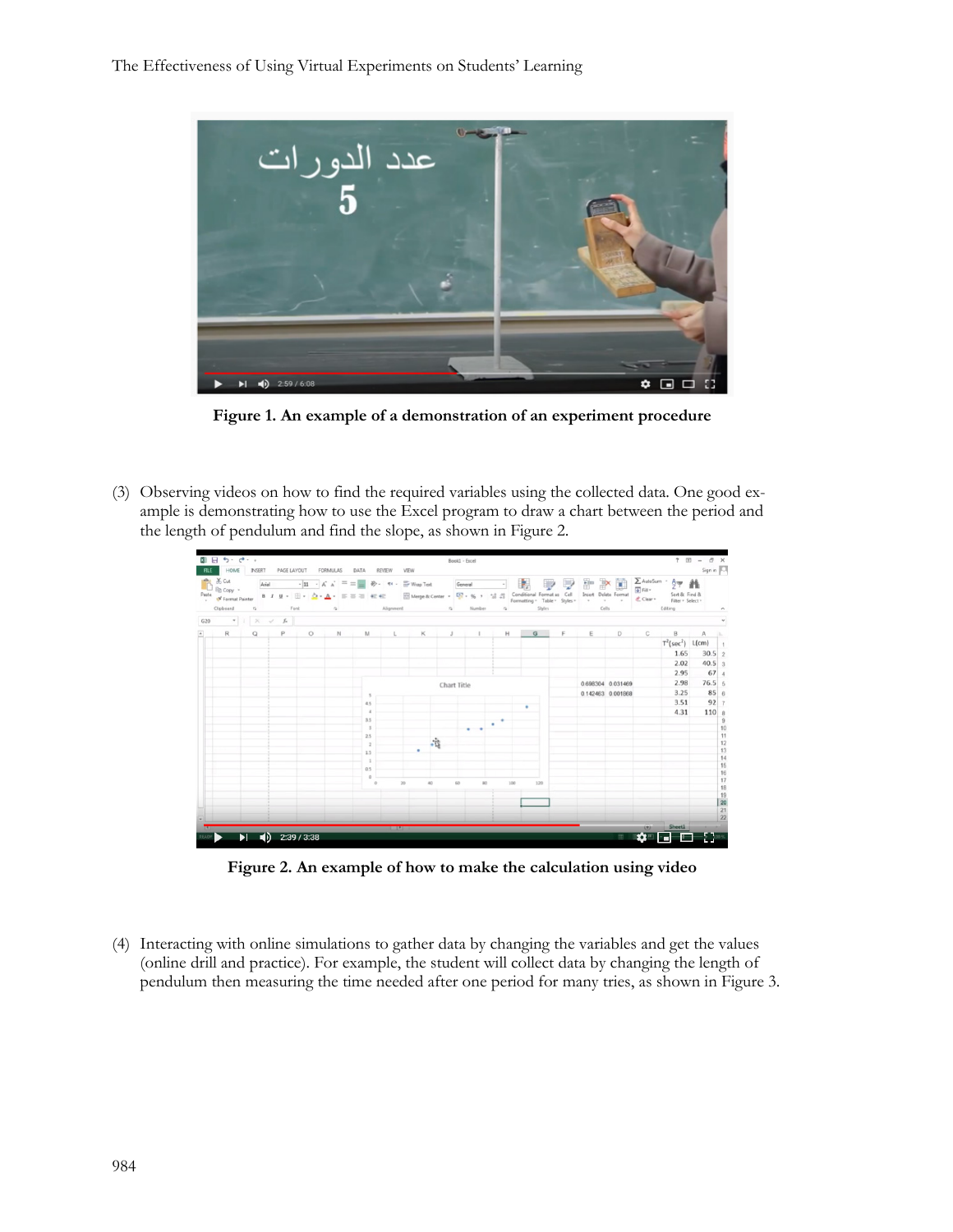

#### **Figure 3. Example of a simulation for pendulum (string length vs. period)**

- (5) Solving problems/questions on the main concepts and equations for each experiment and get prompt feedback from the system.
- (6) Communicating with the instructor and collaborating with peers through open forums in Moodle before coming to hands-on lab.
- (7) Conducting hands-on experiments in the lab after carrying out the online activities, students brought equipment and built experiments using the demonstrations provided in the online videos. Students worked as groups (face-to-face) on gathering data as mentioned in the report, and there was a teaching assistant to help them when needed.
- (8) Each student has to write her or his own report outside the lab which consists of the aim of experiment, the methods used, background, the collected data, calculation, results, and conclusion. The instructor reviewed the reports and provided students with written feedback.

#### THE INSTRUMENTS AND DATA COLLECTION

Three research instruments were applied to collect data. The first instrument is a test that was utilized to identify the effect of using virtual experiments on students' level of achievement. Several researchers used tests to uncover the effect of using virtual labs/experiments on students' learning (Altun et al., 2009; Bajpai, 2013; Darrah et al., 2014; Yang & Heh, 2007). This test was considered valid (logical or face validity) as it was prepared by a group of instructors of the different sections in the physics department and built based on the learning objectives of experiments (Appendix A). Test-retest reliability was examined by repeating the exam after three weeks and calculating Pearson's r which was 0.75.

The second is observation, which was used to collect data on students' performance during the real lab (hands-on experiments). Both groups (experimental and control) were observed during conducting each of the three experiments. This instrument was used by many researchers to explore students' performance using virtual labs (Hatherly et al., 2009; Koretsky et al., 2008). The role of researcher was a balanced observer. This approach allowed adequate observation and recording of data during conducting the experiments (Savin-Baden & Major, 2013). The observation focused on: students' grouping and their discussion, teaching assistants' help (how much and what kind of help), peers support, ability to identify necessary equipment and experiments' construction, the ability to collect data and conduct experiments within the expected timeframe and speed, as well as body language. The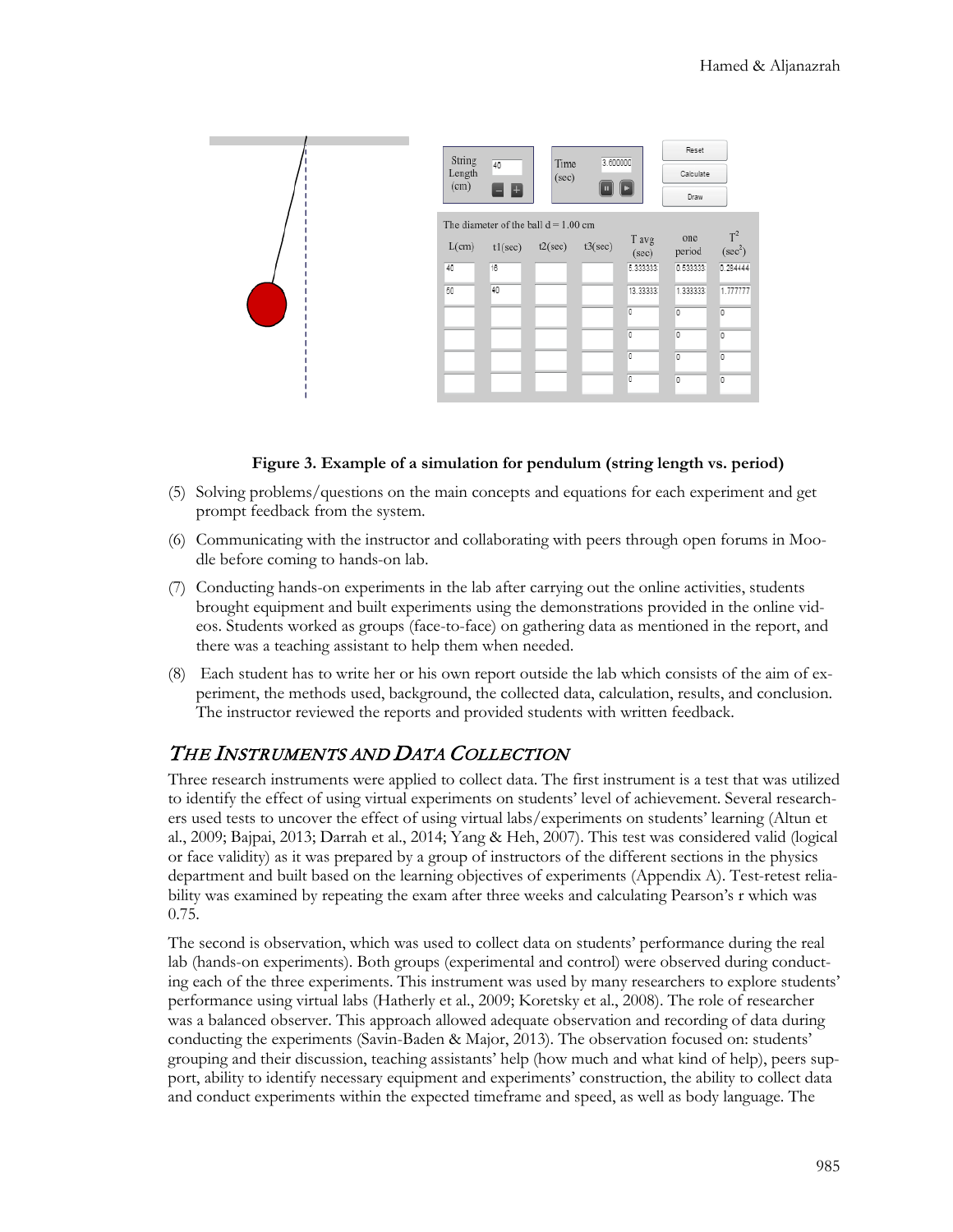above observed components were identified by consulting the course instructors and based on the study of Karagoz and Özdener (2010).

The third research instrument was semi-structured interviews that were conducted to explore students' views about using virtual experiments in their learning. Those interviews mainly used to ask students about the effects of using virtual experiments on their physics learning and about the pros and cons of that use (Appendix B). The development of the interviews' questions was based on the research question and literature review (Aljuhani et al., 2018; Scheckler, 2003). The interview protocol followed the structure outlined by Savin-Baden and Major (2013). It consisted of three main open-ended questions followed by probing questions to extract the responses of the participants for a deeper understanding. In addition, some of the questions that were raised tried to address the observations during the lab sessions. The interview questions were reviewed by three other physics educators and were modified accordingly. Interviews were audio recorded (after the acceptance of interviewer) and then transcribed to text for analysis.

## DATA ANALYSIS

Quantitative data was analyzed using SPSS tabulating frequencies and descriptive statistics. An independent sample t-test was conducted to compare the students' level of achievement in virtual experiment (experimental group) and traditional lab (control group).

Thematic analysis was used to analyze the qualitative data collected through the observations and interviews. In this kind of analysis, the codes were assigned to the data and then patterns were determined by finding the frequency of the idea and categorizing them into themes (Savin-Baden & Major 2013). In order to ensure reliability of the analysis, the collected data was analyzed by another researcher and the reliability coefficient was calculated using Holsti equation (Holsti, 1969). The reliability coefficient of analyzing data collected in the interviews was 0.93 and 0.92 for the data collected in the observation. All quotes that were related to the themes were used as evidence to support the results.

# **RESULTS**

After analyzing the data, the results are as follows.

## EFFECT OF VIRTUAL EXPERIMENT ON STUDENTS' ACHIEVEMENT

Independent sample t-test was applied to examine the differences between two groups using student's mark in final exam. As shown in Table 1, the average of control groups is 3.42 and the average of experimental group is 3.07, and full mark is 5.00. The significant level  $(d)$  is 0.17 that infers there is no difference between two groups in achievements, which means that virtual lab has the same effect as traditional lab on student achievements.

| Group        | N  | Mean    | Std. Deviation | Std. Error Mean |
|--------------|----|---------|----------------|-----------------|
| Control      | 45 | $3.42*$ | 1.08           | 0.17            |
| Experimental | 45 | $3.07*$ | 1.33           |                 |

**Table 1. T-Test results for the mean difference between the control and experimental groups on the test**

*Note.* \*The total mark of this test is 5.00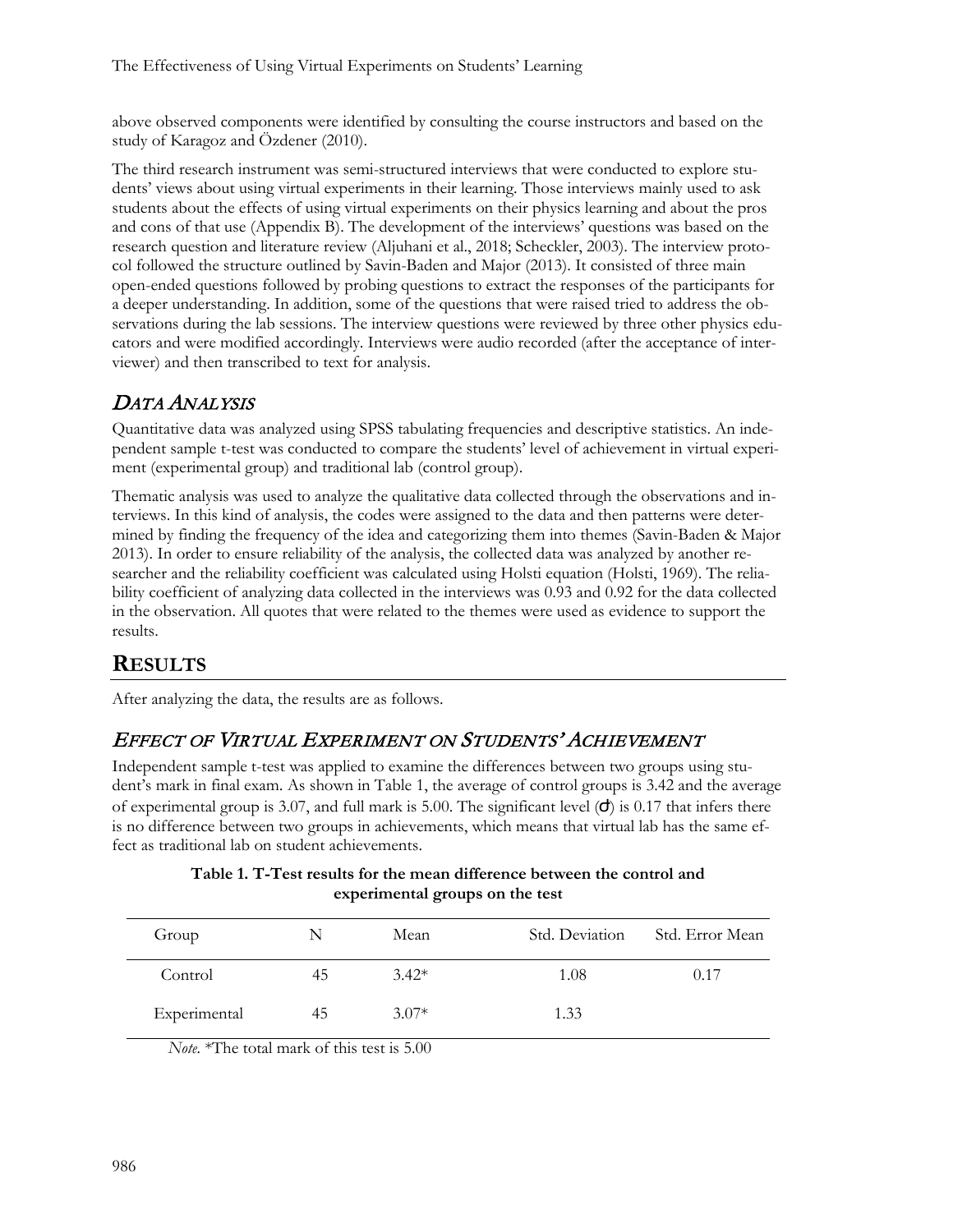## EFFECT OF VIRTUAL EXPERIMENTS ON STUDENTS' PERFORMANCE

Thematic analysis of the data collected using observation has revealed that students who learned with the virtual lab (experimental group) managed to prepare experiment equipment and devices and started to work without the introductory explanation from the instructor. They were also able to identify missing equipment, for example, a student asked for the caliper when he didn't find it on his desk in the hands-on experiment. The time spent to conduct the hands-on experiment and gather data was nearly the same for both students' groups (about 40 mins); however; students in experimental group managed to save about one third of the whole lab time as they did not need to attend the one-hour theoretical introduction.

The results showed mixed students' feelings. For instance, most students (about 60%) in the experimental group felt stress and anxiety at the beginning of the first experiment (#1) then the stress was gone as they went on to conduct the experiment. Other students (about 40%) started with confidence when they conducted the experiment. On the second and third experiments (#2 and #3), the level of stress and anxiety was much more reduced, and students become familiar and more confident in carrying out the real experiment.

The role of the teaching assistant was very critical in hands-on labs; he helped students to conduct the experiment in both students' groups. The type of assistance was same, but the percentage in experimental group was more than in control group, as shown in Table 2.

| Title of Experiment                          | Type of assistance<br>provided by teaching<br>assistance | Percentage of students<br>needed support from<br>experimental group<br>(with virtual lab) | Percentage of students<br>needed support from<br>control group<br>(traditional lab) |
|----------------------------------------------|----------------------------------------------------------|-------------------------------------------------------------------------------------------|-------------------------------------------------------------------------------------|
| Measuring the acceler-<br>ation of gravity g | put the pendulum<br>string in handler split<br>for swing | 32 students out of 45<br>$(\sim 70\%)$                                                    | 18 students out of 45<br>$(40\%)$                                                   |
| Half-life of draining                        | made the titration of                                    | 22 students out of 45                                                                     | 13 students out of 45                                                               |
| water column                                 | draining water column                                    | $(\sim 50\%)$                                                                             | $(\sim 30\%)$                                                                       |
| RC Circuit                                   | helped students in the                                   | 12 students out of 45                                                                     | 7 students out of 45                                                                |
|                                              | circuit connection                                       | $(\sim\!\!25\%)$                                                                          | $(\sim 15\%)$                                                                       |

**Table 2: Comparison of students' needed assistance in both experimental and control groups**

## STUDENT VIEWS ON USING VIRTUAL EXPERIMENTS IN THEIR PHYSICS LEARNING

Interviews with 12 students in the experimental group revealed the following themes in terms of the effectiveness of virtual lab in their physics lab learning.

#### **Deeper understanding of physics concepts and better preparation for carrying out the experiments**

The videos explained the physical concepts and the procedure of constructing and implementing the experiments very well, and that helped ten students (out of 12) to understand the experiments before and through the hands-on labs. For example, students were able to find the acceleration of gravity using the relation between the length of pendulum and period  $(T^2=4\pi^2L/g)$  by watching the online videos of this experiment. Students understood the derivative of this equation by finding the net force on the pendulum and analyzing the vertical and horizontal components of forces. They also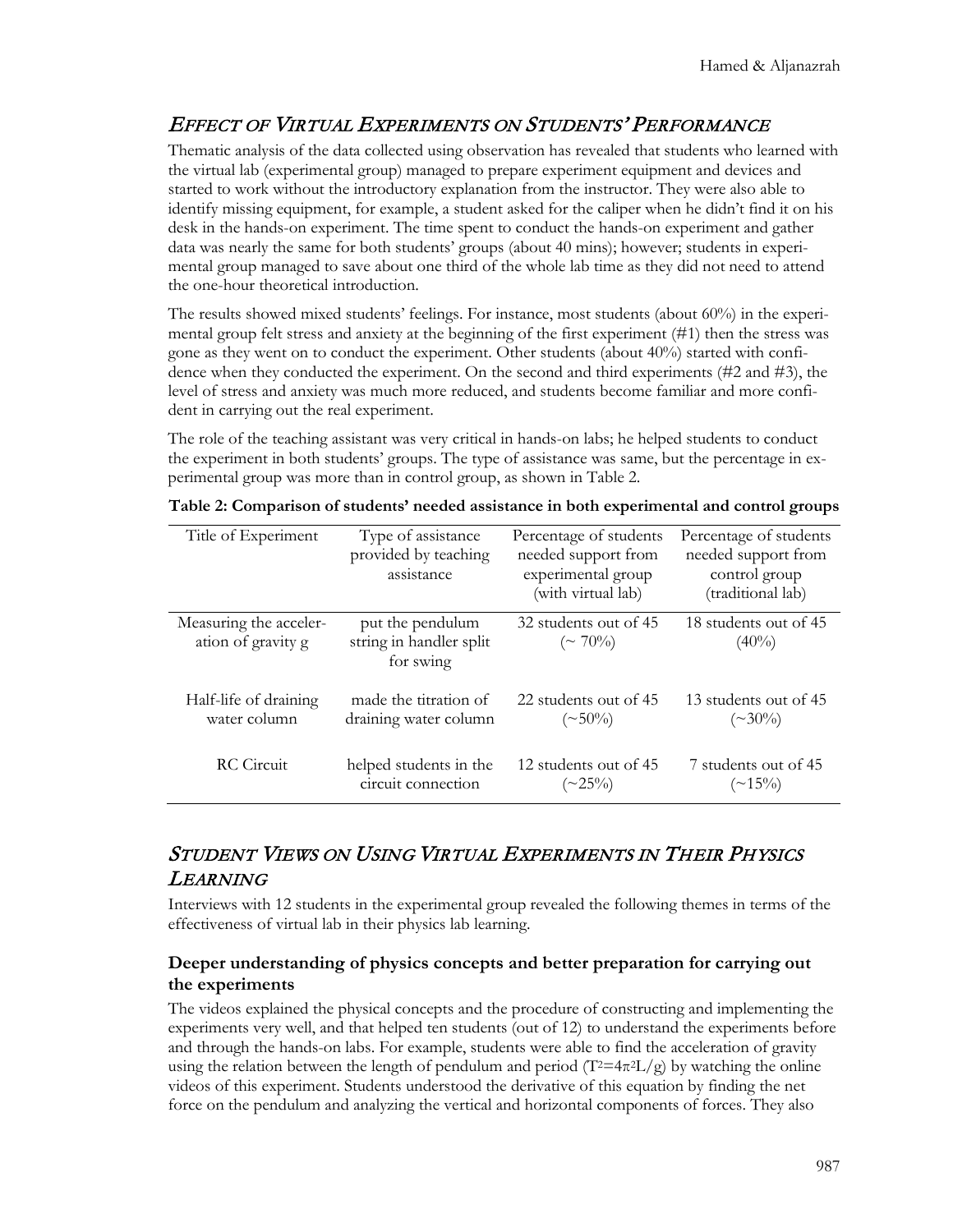figured out the reason for collecting period and the length of pendulum data before conducting the experiment. One of the students (participants) said: "Watching videos help me to understand exactly the experiments and how to conduct them, ... that made it easy to understand what was mentioned in the manual before the real lab." In addition, these videos assisted the students to make calculations such as calculating the slope and the error from the graph which was drawn using Excel as demonstrated in the video step by step; for example, a student said: "I watched the videos again when I wrote the reports, it is easier than the course manual because it was summarized and organized well, also videos assisted me in the implementation more than the traditional method." However, two students stated that the concepts in the theoretical videos need more details and explanation and have to be produced in a more attractive and interesting way.

#### **Saving time in the lab**

In the traditional lab, the instructor spent nearly one hour demonstrating the theoretical background and the procedure. Some students felt bored and exhausted by the long lab's time and like to finish the lab early. By using virtual experiments, all students agreed that saving one hour of staying in the lab encouraged them and gave them the feeling of being more comfortable during conducting the experiment in the lab. One of the participants described his experience in saving lab time as following: "My lab session started at 2:00 pm, I'm exhausted and very tired because I had many lectures before, that leads me to implement the experiment quickly to finish lab earlier without being focused. So, I liked saving lab's time using the virtual experiments."

#### **Pace of learning and online videos**

All students liked the feature of being able to watch the online videos again and again for different reasons. Ten students mentioned that they can repeat the theoretical videos to ensure that they understood well or to make sure that they understood the difficult scientific ideas and concepts. Four students liked that feature, because they felt shamed and confused when they asked the instructor to repeat the explanation face-to-face. One of the students said: "I liked the possibility of watching the online videos again, because when I ask the instructor to explain again, I feel sometimes that I interrupted her/him and that made me ashamed and I don't like to ask again."

In addition, six students needed to watch the videos again when they had to make calculations for the experiment report instead of asking the instructor during the office hours. A student stated: "The online videos assisted me in making calculations; I repeated them to review how to find the values which saved my time and effort for visiting the instructor in office hours to re-demonstrate. I found the answers of my questions through watching videos immediately without postponing the written report until visit the instructor." They also used the videos to study and prepare themselves for the final exam. Three students reflected how those videos helped in study and preparation by: "it is useful at the end of course, those videos were more accessible reference than instructor, because of many students have questions before the final exams that cause a pressure on the instructors' office."

#### **Flexible learning environment**

Twelve students liked the flexibility of the learning environment with virtual experiments. It allowed students learning at any time, for example, some students watched the videos before the lab's time while others watched them at night. In addition, it allowed the students to learn from anywhere as their home, library, or computer labs as they mentioned. The virtual experiments, which have been delivered to students through a dynamic webpage, allowed students to interact with them using personal computers, tablet, smartphones or other devices which encouraged them to study easily. The following are some quotations mentioned by students which supported this result:

- "I watched videos at convenient times; sometimes I watched videos at home."
- "I watched videos in the cafeteria using my phone."
- "I went to computer's lab to watch videos at the university."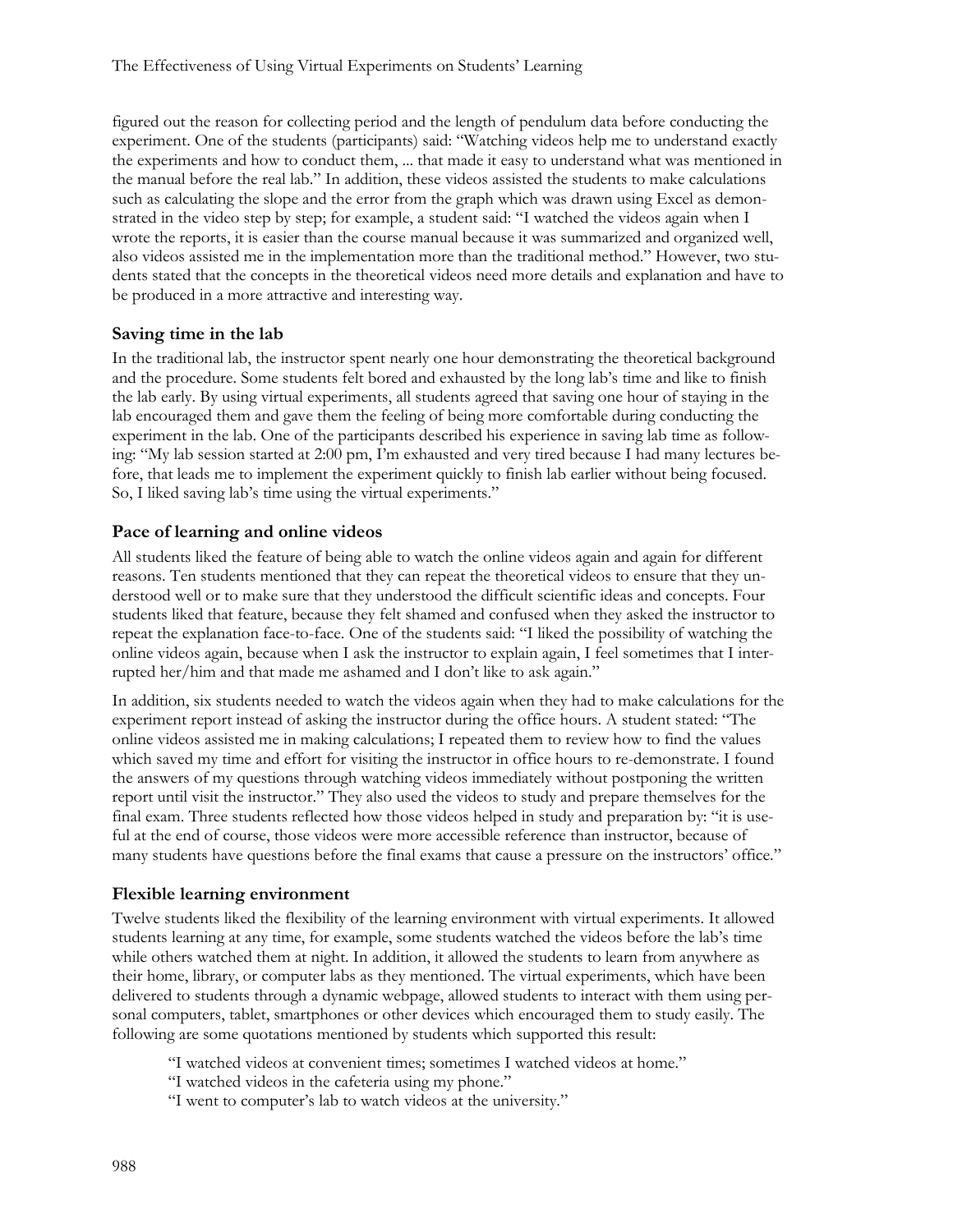#### **Face-to-face interaction with the instructor**

Five students preferred to have face-to-face interaction with the instructor in the lab because they felt more comfortable and safer. The following quotations represent one side of students' view about the presence of instructor in the lab:

"We can't dispense with the instructor presence in the lab, even if we don't need her help. Her presence gives us the feeling of comfort and safety."

"If the instructor is not there, I feel, as if something is missing. I think my instructor has extra knowledge that she may want to add … psychological matters!"

"We like the way in which the instructor is asking questions and encouraging us to think, ... that's not available in virtual experiment."

However, seven students felt better to be more responsible for their learning and considered it as a chance to search and find solutions. For example, students said:

"I prefer virtual experiments because I like to search myself for knowledge rather than to listen to the instructor's explanation."

"It is a radical change in our learning, everyone depends on himself totally (100%), he/she is responsible to understand or not."

"The presence of the instructor is not necessary; I can ask the teaching assistant if I need."

#### **Participants encourage the use of virtual experiments**

All students encouraged using more virtual experiments for their learning in this course and in other lab courses at the university. Here are some student's statements that support this result:

"I encourage virtual experiments and I hope that all experiments in this course will be developed to be virtual."

"I hope all experiments will be virtual in the future."

"I hope all experiments will be developed with the same methods also the physics lab 2."

"I think this model will be more effective in practical than theoretical courses."

#### **DISCUSSION**

For the first research question, results showed no significant difference on students' achievement between the experimental and control students' groups due to the use of virtual experiments; those results come in line with the results of other studies, such as Ambusaidi et al. (2018), Crandall et al. (2015), Darrah et al. (2014), and Klahr et al. (2007). This means that the online component including visual and verbal representations of knowledge succeeded to replace the face-to face-introduction part (Mayer, 2005). Despite that, the results of the first question did not prove our hypothesis; still the replacement of the real face-to-face practical lab by virtual lab represents a viable option. This is especially important in the emergency conditions that we are living in due to the COVID 19 pandemic. In addition, the level of achievement in the written test reflected knowledge acquisition rather than uncovering practical and science inquiry skills.

Results of the second question showed that students in both experimental (virtual lab) and control groups managed to perform well in the real lab. They were able to identify equipment and devices, construct experiments, collect data, make calculations, and find out the results and conclusion without attending the face-to-face theoretical introduction (as in the traditional lab). This comes in line with other research results that revealed that virtual labs managed to help students acquire necessary scientific inquiry and practical skills (Darrah et al., 2014; Keselman, 2003; Klar et al., 2007; Roblyer &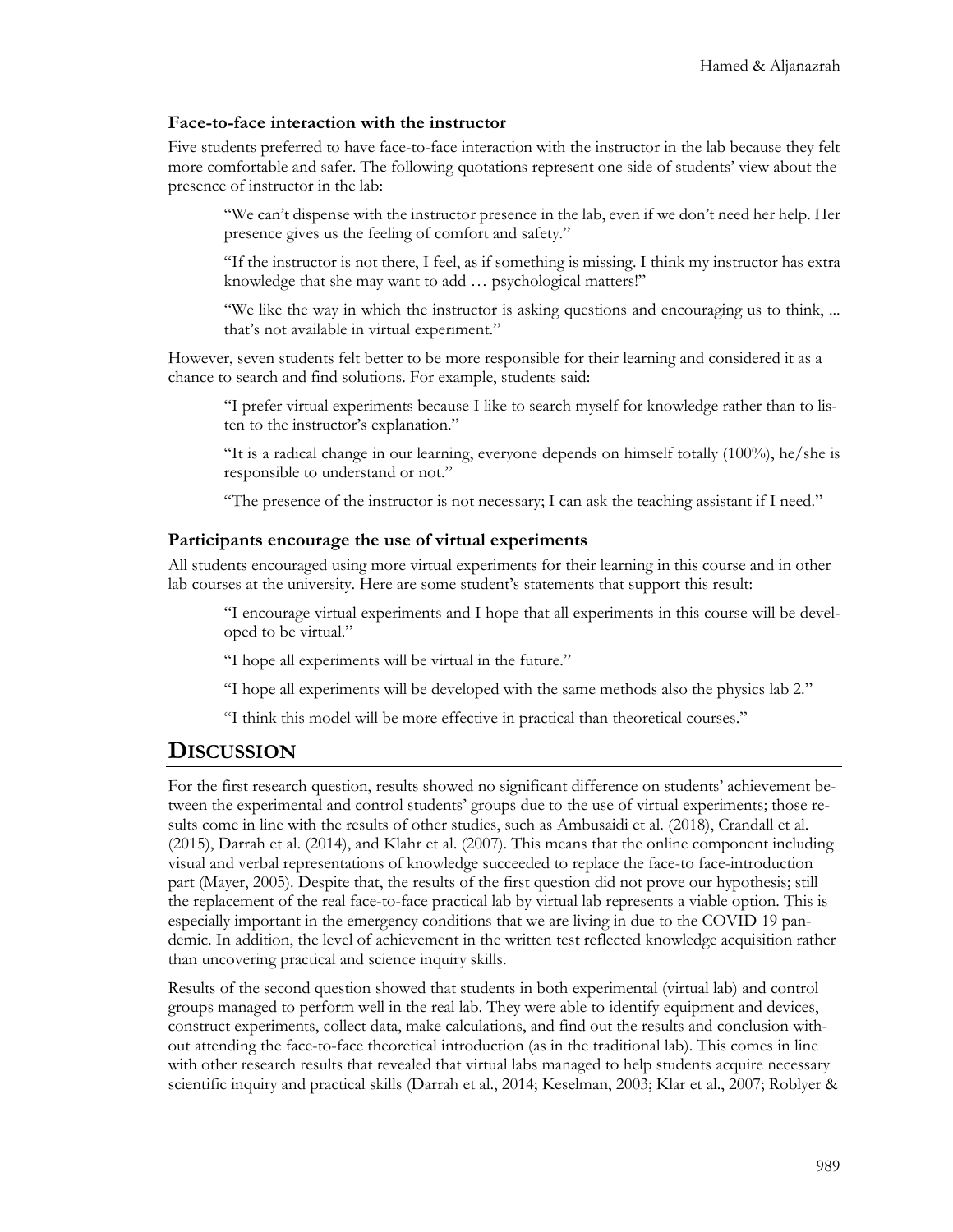Hughes, 2019; Sommer & Sommer, 2003; Tatli & Ayas, 2013) and participate actively in constructing their knowledge (De Jong & Van Joolingen, 1998).

In addition, students in both groups spent almost the same time for building experiments' apparatus, using suitable devices, and collecting data (about 40 minutes). Also, students in both groups made similar errors while conducting the experiments but the quantity of errors done by students from the experimental group was more than the control group, because the videos need to be more precise and should pay more attention to the expected errors that usually students fall in, especially, in the "RC Circuit" experiment.

Third research question results confirmed the effectiveness of virtual lab in understanding and conducting the experiments. This is in line with the results of research conducted by Sypsas et al. (2019), which found that integrating virtual labs with practical labs help students to acquire a deeper understanding of science. More specifically, students mentioned that having the videos available online provided them with a flexible learning environment. They were able to watch the videos anytime, anywhere, and repeatedly according to their pace of learning which agrees with results found by Ramesh (2019). This allowed students to get better understanding of physics concepts and ideas and motivated them to continue learning. For example, interviews with students uncovered a deeper understanding of finding the value of unknown capacitor by calculating the time constant(τ) in charging and discharging cases, and then using the equation ( $c = \tau/R$ ). Students explained that watching online videos to demonstrate charging and discharging of capacitors using graphs helped them to get a better understanding of how to find the time constant (τ).

In general, results showed that the combination of virtual lab with real lab is at least as effective as traditional real lab in terms of achievement but also has more advantages in terms of providing flexible and rich learning environments. The results regarding students' achievement test were different from the results revealed by observation and interviews. This can be explained due to the fact that questions in the achievement tests focused on students' theoretical and mathematical manipulations rather than examining students' conceptual understanding and hands-on skills. As the achievement test used in this study was the same final test that was set by the department, it didn't succeed to uncover the real impact of virtual lab on students' learning, which is a limitation of this study.

## **CONCLUSION AND FUTURE WORK**

A major conclusion of this study is that online and interactive virtual experiments can replace theoretical presentations by the instructor before the practical lab as they provide similar students' performance and level of achievement. Those results support previous research results that showed that virtual instruction is at least as good as face-to-face traditional instruction. A core implication of the study results is that interactive and flexible online learning environments have the potential to provide students with a deeper conceptual understanding in learning physics. Virtual experiments have the potential to save time and cost for both students and university as they reduce presence hours at the university in the real lab and offer a solution of COVID-19 movement restriction as students can learn practical and scientific inquiry skills from home. Virtual experiments provide flexible learning opportunities that can overcome time, pace, and place barriers for learners from the community.

One limitation of this study is that we could not transform all experiments in the physics lab to virtual experiments. This study focused only on three experiments in different topics in physics; however, the nature of the experiment may affect the results. Another limitation is due to the use of written tests focusing on mathematical manipulations as a main tool to identify the level of students' achievement.

Thus, we recommend further investigations to include the development of whole physics introductory courses into virtual courses and to explore the development of other topics in science as well. We recommend also that future researchers combine both quantitative and qualitative methodologies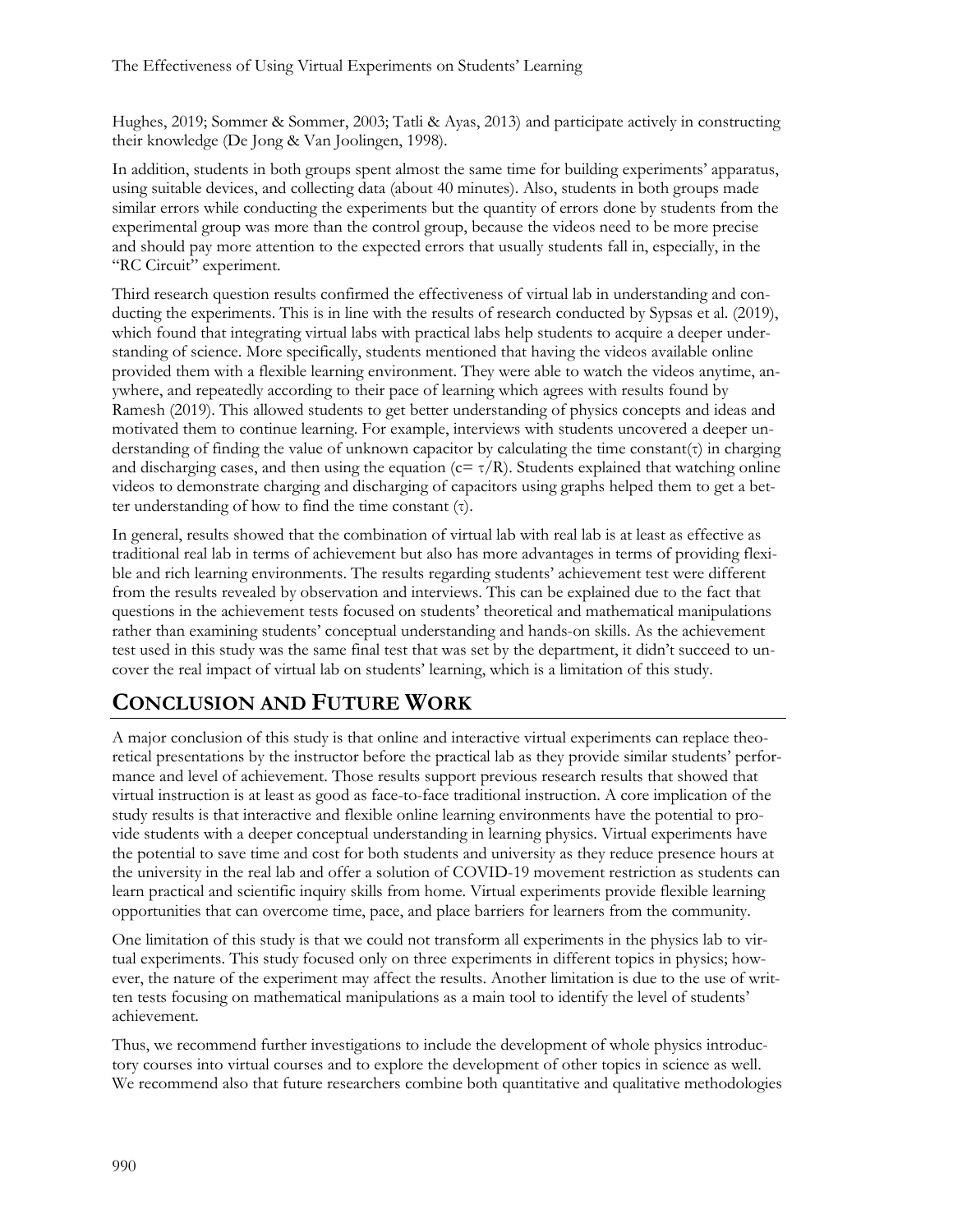to explore other factors that contribute to students' learning. We recommend expanding research on virtual lab to be conducted across different universities within different social and cultural contexts.

Results also showed that the virtual experiments (online environment) educational design has a critical role in getting the expected results. We recommend physics lab instructional designers and tutors to combine virtual lab with real lab in order to improve students' science inquiry and practical skills. In addition, we recommend educational practitioners to design the virtual lab with more interactive activities and make sure to design videos with short periods. Faculty members are also encouraged to use virtual labs instead of face-to-face lab theoretical introductions.

#### **REFERENCES**

- Adegoke, B. D., & Chukwunenye, N. (2013). Improving students' learning outcomes in practical physics, which is better? Computer simulated experiment or hands-on experiment? *IOSR Journal of Research & Method in Education (IOSR-JRME)*, *2*(6), 18-26.<https://doi.org/10.9790/7388-0261826>
- Aljanazrah, A. M. (2006). *Development, implementation, and evaluation of a new chemistry teacher in-service training model based on blended learning*. Shaker Verlag.
- Aljuhani, K., Sonbul, M., Althabiti, M., & Meccawy, M. (2018). Creating a virtual science lab (VSL): The adoption of virtual labs in Saudi schools. *Smart Learning Environments*, *5*(1), 16. [https://doi.org/10.1186/s40561-](https://doi.org/10.1186/s40561-018-0067-9) [018-0067-9](https://doi.org/10.1186/s40561-018-0067-9)
- Alneyadi, S. S. (2019). Virtual lab implementation in science literacy: Emirati science teachers' perspectives. *EURASIA Journal of Mathematics, Science and Technology Education, 15*(12), 1-10. <https://doi.org/10.29333/ejmste/109285>
- Altun, E., Demirdağ, B., Feyzioğlu, B., Ateş, A., & Çobanoğlu, İ. (2009). Developing an interactive virtual chemistry laboratory enriched with constructivist learning activities for secondary schools. *Procedia-Social and Behavioral Sciences*, *1*(1), 1895-1898.<https://doi.org/10.1016/j.sbspro.2009.01.333>
- Ambusaidi, A., Al Musawi, A., Al-Balushi, S., & Al-Balushi, K. (2018). The impact of virtual lab learning experiences on 9th grade students' achievement and their attitudes towards science and learning by virtual lab. *Journal of Turkish Science Education, 15*(2), 13-29. <https://doi.org/10.11114/jets.v5i11.2743>
- Bajpai, M. (2013). Developing concepts in physics through virtual lab experiment: An effectiveness study. *TechnoLEARN, 3*(1), 43-50.<https://ndpublisher.in/admin/issues/tlv3n1f.pdf>
- Banchi, H., & Bell, R. (2008). The many levels of inquiry. *Science and Children, 46*(2), 26–29.
- Bretz S., Fay M., Bruck L. B., & Towns M. H., (2013). What faculty interviews reveal about meaningful learning in the undergraduate laboratory*. Journal of Chemical Education, 90*(3), 5–7. <https://doi.org/10.1021/ed300384r>
- Brinson, J. R. (2015). Learning outcome achievement in non-traditional (virtual and remote) versus traditional (hands-on) laboratories: A review of the empirical research. *Computers & Education*, 87, 218–237. <https://doi.org/10.1016/j.compedu.2015.07.003>
- Crandall, P. G., O'Bryan, C. A., Killian, S. A., Beck, D. E., Jarvis, N., & Clausen, E. (2015). A comparison of the degree of student satisfaction using a simulation or a traditional Wet Lab to teach physical properties of ice*. Journal of Food Science Education*, *14*(1), 24-29. <https://doi.org/10.1111/1541-4329.12049>
- Creswell, J. W., & Guetterman, T. C. (2019). *Educational research: Planning, conducting, and evaluating quantitative and qualitative research* (6th ed.). Pearson.
- Darrah, M., Humbert, R., Finstein, J., Simon, M., & Hopkins, J. (2014). Are virtual labs as effective as hands-on labs for undergraduate physics? A comparative study at two major universities*. Journal of Science Education and Technology*, *23*(6), 803-813*.* <https://doi.org/10.1007/s10956-014-9513-9>
- De Jong, T., & Van Joolingen, W. R. (1998). Scientific discovery learning with computer simulations of conceptual domains. *Review of Educational Research, 68*(2), 179-201. <https://doi.org/10.3102/00346543068002179>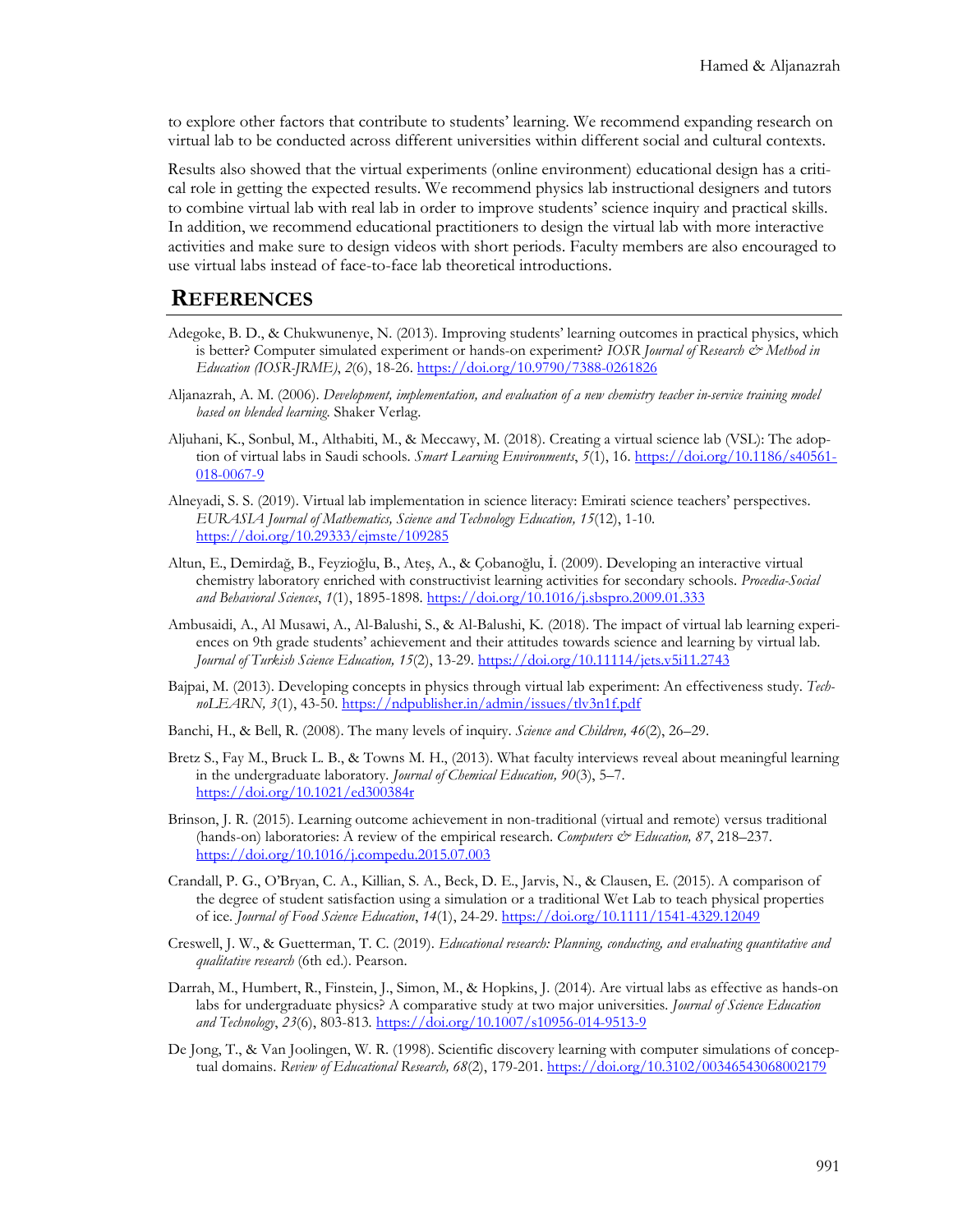- Hatherly, P. A., Jordan, S. E., & Cayless, A. (2009). Interactive screen experiments: Innovative virtual laboratories for distance learners. *European Journal of Physics*, *30*(4), 751–762. [https://doi.org/10.1088/0143-](https://doi.org/10.1088/0143-0807/30/4/008) [0807/30/4/008](https://doi.org/10.1088/0143-0807/30/4/008)
- Hofstein, A., & Kind, P. M. (2012). Learning in and from science laboratories. In B. Fraser, K. Tobin, & J. M.Campbell (Eds.), *Second international handbook of science education* (pp. 189-207). Springer. [https://doi.org/10.1007/978-1-4020-9041-7\\_15](https://doi.org/10.1007/978-1-4020-9041-7_15)
- Holsti, O. R. (1969). *Content analysis for the social sciences and humanities*. Addison-Wesley Publishing Company.
- Hurtado-Bermúdez, S., & Romero-Abrio, A. (2020). The effects of combining virtual laboratory and advanced technology research laboratory on university students' conceptual understanding of electron microscopy. *Interactive Learning Environments*. <https://doi.org/10.1080/10494820.2020.1821716>
- Johnstone, A., & Alshuaili, A. (2001). Learning in the laboratory: Some thoughts from the literature. *University Chemistry Education*, *5*(2), 42-51.
- Josephsen, J., & Hvidt, S. (2015). Experimental experience through project‐based learning*.* In J. García‐Martínez & E. Serrano‐Torregrosa (Eds.), *Chemistry education: Best practices, opportunities and trends* (pp. 489-516). Wiley‐VCH Verlag GmbH & Co. KGaA.
- Kapici, H. O., Akcay, H., & de Jong, T. (2019). Using hands-on and virtual laboratories alone or together―Which works better for acquiring knowledge and skills? *Journal of Science Education and Technology, 28*(3), 231-250.<https://doi.org/10.1007/s10956-018-9762-0>
- Kapici, H. O., Akcay, H., & de Jong, T. (2020). How do different laboratory environments influence students' attitudes toward science courses and laboratories? *Journal of Research on Technology in Education, 52(*4), 534- 549. <https://doi.org/10.1080/15391523.2020.1750075>
- Kapting'el, P., & Rutto, D. K. (2014). Challenges facing laboratory practical approach in physics instruction in Kenyan District secondary schools*. International Journal of Advancements in Re-search & Technology, 3*(8), 13-17.
- Karagoz, O., & Özdener, N. (2010). Evaluation of the usability of different virtual lab software used in physics courses. *Bulgarian Journal of Science and Education Policy*, *4*, 216-235.
- Keselman, A. (2003). Supporting inquiry learning by promoting normative understanding of multivariable causality. *Journal of Research in Science Teaching, 40*(9), 898-921. <https://doi.org/10.1002/tea.10115>
- Klahr, D., Triona, L. M., & Williams, C. (2007). Hands on what? The relative effectiveness of physical versus virtual materials in an engineering design project by middle school children. *Journal of Research in Science teaching*, *44*(1), 183-203.<https://doi.org/10.1002/tea.20152>
- Koretsky, M. D., Amatore, D., Barnes, C. & Kimura, S. (2008). Enhancement of student learning in experimental design using a virtual laboratory. *IEEE Transactions on Education*, *51*(1), 76-86. <https://doi.org/10.1109/te.2007.906894>
- Li, L., Zheng, Y., & Zhong, S. (2011). IWVL: A web-based virtual lab for physics teaching in junior high schools. In Y. Wu (Ed.), *Computing and intelligent systems* (pp. 192-199). Springer. [https://doi.org/10.1007/978-3-642-24010-2\\_26](https://doi.org/10.1007/978-3-642-24010-2_26)
- Maldarelli, G., Hartmann, E., Cummings, P., Horner, R., Obom, K., Shingles, R., & Pearlman, S. (2009). Virtual lab demonstration improves student's mastery of basic biology laboratory techniques. *Journal of Microbiology & Biology Education, 10*, 51-57[. https://doi.org/10.1128/jmbe.v10.99](https://doi.org/10.1128/jmbe.v10.99)
- Mayer, R. E. (2005). Cognitive theory of multimedia learning. In R.E. Mayer (Ed.), *The Cambridge handbook of multimedia learning* (pp. 32-48). Cambridge University Press. <https://doi.org/10.1017/cbo9780511816819.004>
- Pedaste, M., Mäeots, M., Leijen, Ä., & Sarapuu, T. (2012). Improving students' inquiry skills through reflection and self-regulation scaffolds. *Technology, Instruction, Cognition and Learning, 9*(1-2), 81-95.
- Penn, M., & Umesh, R. (2019). The use of virtual learning environments and achievement in physics content tests. In M. Carmo (Ed.), *Proceedings of the International Conference on Education and New Development* (pp. 493- 497). Porto, Portugal. InScience Press.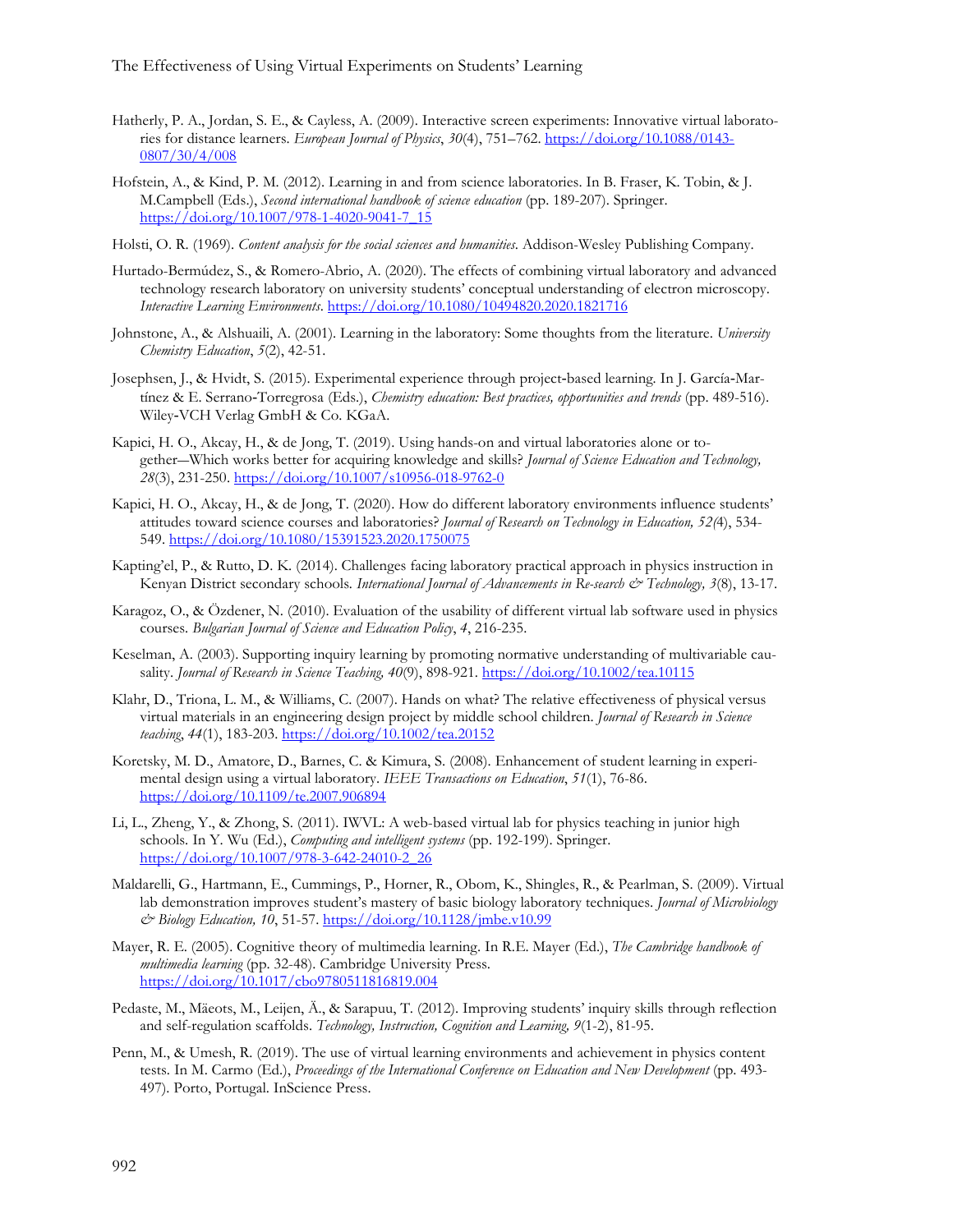- Pols, F. (2020). A physics lab course in times of COVID-19. *Electronic Journal for Research in Science and Mathematics Education. 24* (2), 172-178. <https://files.eric.ed.gov/fulltext/EJ1261593.pdf>
- Pyatt, K., & Sims, R. (2012). Virtual and physical experimentation in inquiry-based science labs: Attitudes, performance and access. *Journal of Science Education and Technology*, *21*(1), 133-147. <https://doi.org/10.1007/s10956-011-9291-6>
- Radhamani, R., Sasidharakurup, H., Sujatha,G., Nair, B., Achuthan, K., & Diwakar, S.(2014). Virtual labs improve student's performance in a classroom. In G. Vincenti, A. Bucciero, & C. V. Carvalho (Eds.), *Elearning, e-education, and online training* (pp. 138-146). Springer. [https://doi.org/10.1007/978-3-319-13293-](https://doi.org/10.1007/978-3-319-13293-8_17) [8\\_17](https://doi.org/10.1007/978-3-319-13293-8_17)
- Rajendran, L., Veilumuthu, R., & Divya, J. (2010). A study on the effectiveness of virtual lab in e-learning. *International Journal on Computer Science and Engineering*, *2*(6), 2173-2175. http://www.enggjournals.com/ijcse/doc/IJCSE10-02-06-91.pdf
- Ramesh, M. (2019). Virtual lab: A supplement for traditional lab to school students. *Research Review International Journal of Multidisciplinary, 4,* 434-436.
- Roblyer, M. D., & Hughes, J. E. (2019). *Integrating educational technology into teaching: Transforming learning across disciplines*. Pearson Education.
- Savin-Baden, M., & Major, C. H. (2013). *Qualitative research: The essential guide to theory and practice*. Routledge.
- Scheckler, R. K. (2003). Virtual labs: A substitute for traditional labs? *International Journal of Developmental Biology*, *47*(2-3), 231-236.<https://pubmed.ncbi.nlm.nih.gov/12705675/>
- Sommer, B. A., & Sommer, R. (2003). A virtual lab in research methods. *Teaching of Psychology*, *30*(2), 71-173. [https://doi.org/10.1207/s15328023top3002\\_16](https://doi.org/10.1207/s15328023top3002_16)
- Sullivan, S., Gnesdilow, D., Puntambekar, S., & Kim, J. S. (2017). Middle school students' learning of mechanics concepts through engagement in different sequences of physical and virtual experiments. *International Journal of Science Education, 39*(12), 1573-1600. <https://doi.org/10.1080/09500693.2017.1341668>
- Swan, B., Coulombe-Quach, X., Huang, A., Godek, J., Becker, D., & Zhou, Y. (2015). Meeting the needs of gifted and talented students: Case study of a virtual learning lab in a rural middle school. *Journal of Advanced Academics*, *26*(*4*), 294-319[. https://doi.org/10.1177/1932202x15603366](https://doi.org/10.1177/1932202x15603366)
- Sypsas, A., Paxinou, E., & Kalles, D. (2019). Reviewing inquiry-based learning approaches in virtual laboratory environment for science education. *Proceedings of the 10th International Conference in Open & Distance Learning* (pp. 74-89). Athens, Greece. <https://doi.org/10.12681/icodl.2288>
- Tatli, Z., & Ayas, A. (2013). Effect of a virtual chemistry laboratory on students' achievement. *Educational Technology & Society*, *16*(1), 159-170[. https://www.jstor.org/stable/jeductechsoci.16.1.159](https://www.jstor.org/stable/jeductechsoci.16.1.159)
- Van Buuren, O., Uylings, P., & Ellermeijer, T. (2010). A modelling learning path, integrated in the secondary school curriculum, starting from the initial phases of physics education. *Proceedings of the GIREP-ICPE-MPTL Conference* (pp. 1-14). Reims, France.
- Verlage, E., Saini, S., Agarwal, A., Serna, S., Kosciolek, R., Morrisey, T., & Kimerling, L. C. (2019). Web-based interactive simulations and virtual lab for photonics education. In A. Poulin-Girard & J. Shaw (Eds.), *Proceedings of the Fifteenth Conference on Education and Training in Optics and Photonics: ETOP 2019*(pp. 1-9). Washington, D.C., United States: Optical Society of America.<https://doi.org/10.1117/12.2523861>
- Wong, W. K., Chen, K. P., & Chang, H. M. (2020). A comparison of a virtual lab and a microcomputer-based lab for scientific modeling by college students. *Journal of Baltic Science Education, 19*(1), 157-173. <https://doi.org/10.33225/jbse/20.19.157>
- Yang, K-Y., & Heh, J-S. (2007). The impact of internet virtual physics laboratory instruction on the achievement in physics, science process skills and computer attitudes of 10th-grade students. *Journal of Science Education and Technology, 16*(5), 451-461[. https://doi.org/10.1007/s10956-007-9062-6](https://doi.org/10.1007/s10956-007-9062-6)
- Zacharia, Z. C., & Constantinou, C. P. (2008). Comparing the influence of physical and virtual manipulatives in the context of the physics by inquiry curriculum: The case of undergraduate students' conceptual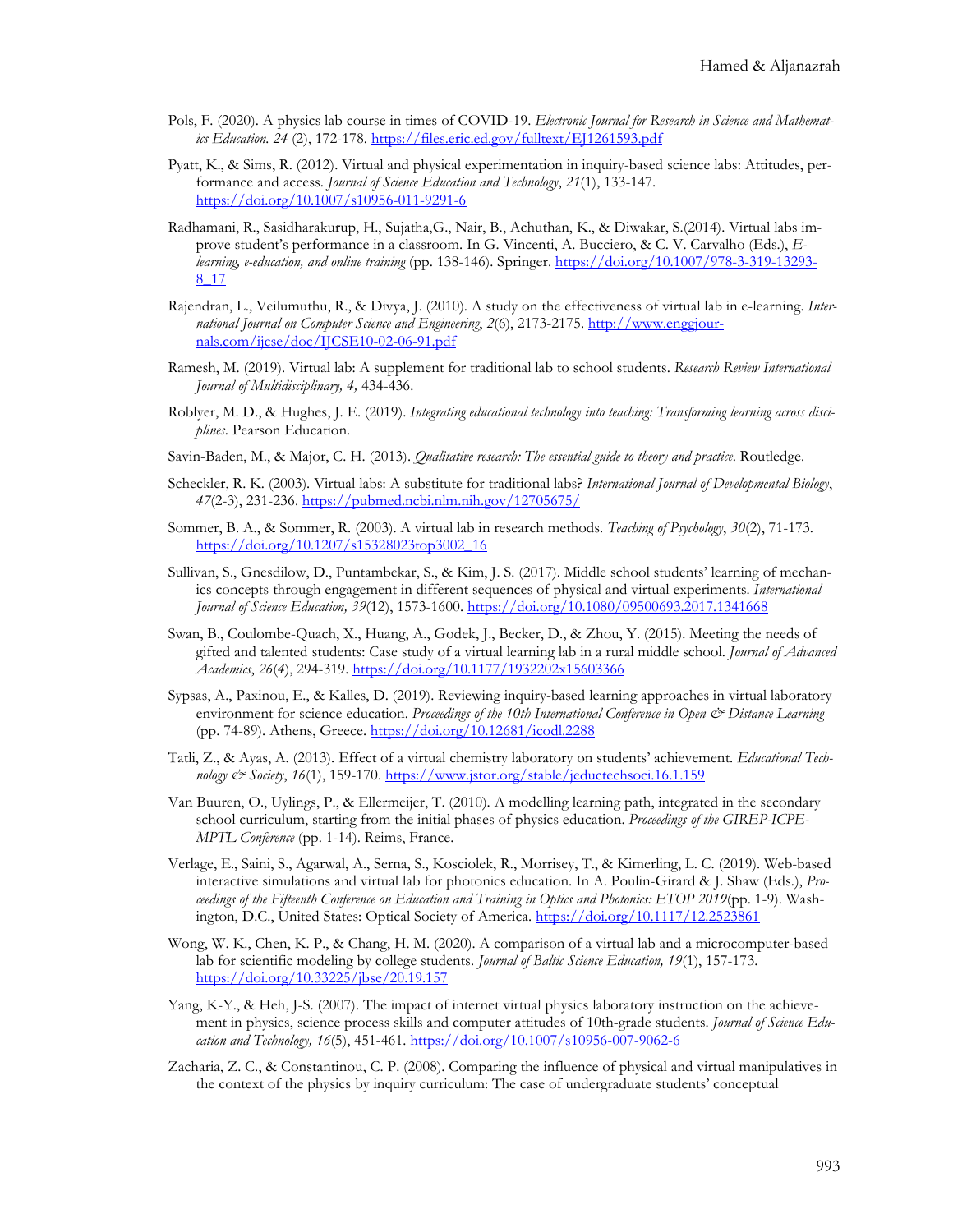understanding of heat and temperature. *American Journal of Physics, 76*(4), 425-430. <https://doi.org/10.1119/1.2885059>

## **APPENDICES**

#### APPENDIX A: ACHIEVEMENT TEST

1) A simple pendulum has a length of meters and a mass of 0.250 Kg (take  $g = 9.8$  m/s<sup>2</sup>), then the period of the pendulum is:

- a) 2.6 sec.
- b) 2.7 sec.
- c) 2.653 sec.
- d) 2.65 sec.
- e) 2.75 sec.

The following two questions are related to the exponential law of decay  $N = No e^{-lt}$ , where N is the number of nuclei ( انویة) at time t. If N vs t is plotted on a semi-log graph paper, the following graph is obtained. Answer the following two questions



2) The decay constant l is equal to

- a) 0.32 hr-1
- b)  $0.09$  hr<sup>-1</sup>
- c)  $0.10 \text{ hr}^{-1}$
- d) 2.30 hr-1
- e) 0.23 hr-1

3) The half-life time of the decay is:

- a) 0.38 hours.
- b) 0.693 hours.
- c) 1.0 hour.
- d) 3 hours.
- e) 0.16 hours.

The following graph represents the oscilloscope display of the voltage on the capacitor of an RC circuit. If  $R = \Omega$ , and the voltage multiplier of the oscilloscope is set to volts/div, while the time base is set to 50 μs/div, then answer the following two questions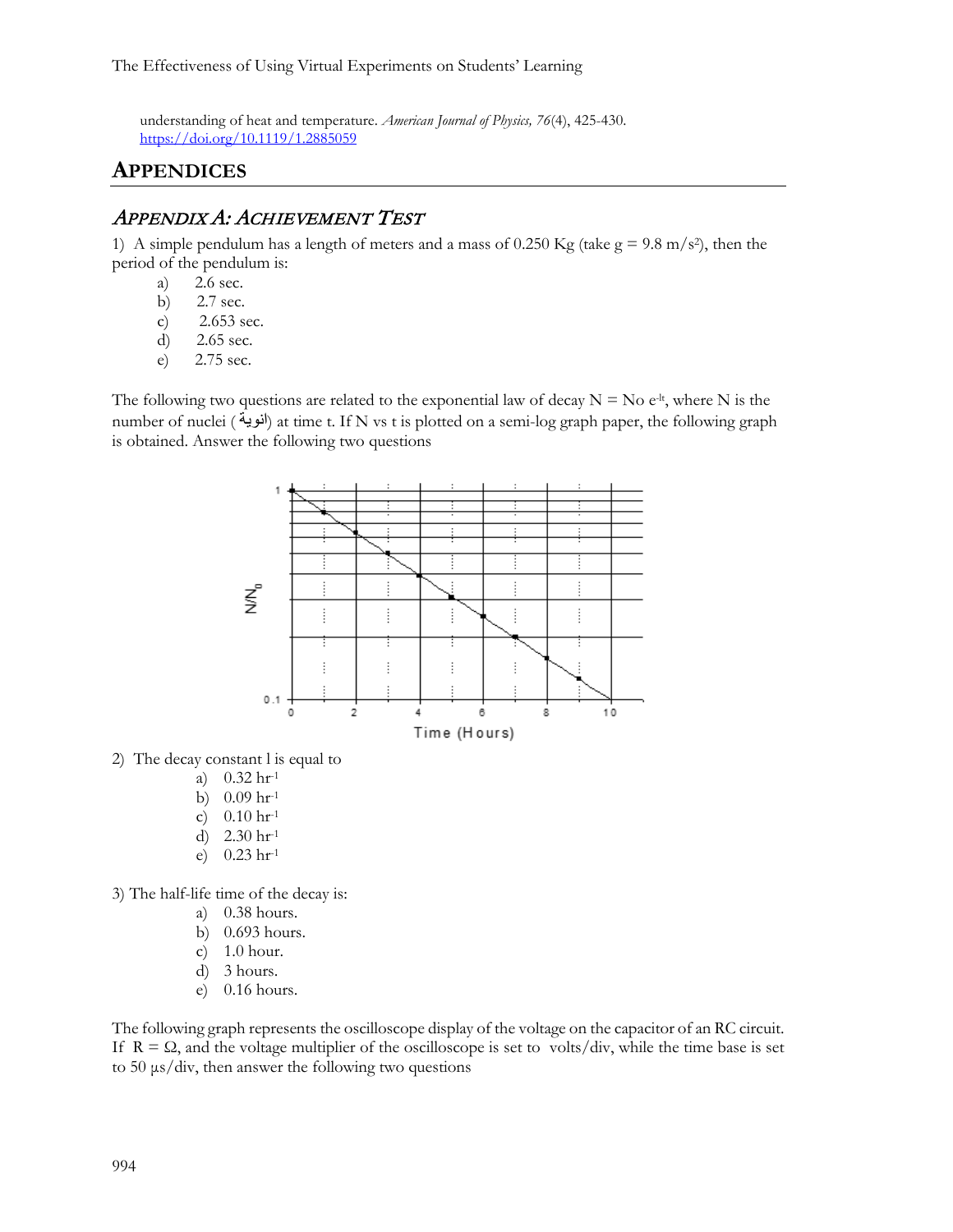

4) When discharging the capacitor, then the time it will take the voltage across the capacitor to drop 2.0 volts from the maximum, is approximately

- a) 10.0 μs.
- b)  $20.0 \,\mu s$ .
- c)  $40.0 \,\mu s$ .
- d) 100 ns.
- e) None of these

5) The value of the capacitor used in the circuit is closer to which of the following:

- a) 0.5 μF
- b)  $1.0 \mu F$
- c)  $5.0 \mu$ F
- d) 2.0 μF
- e) None of these

#### APPENDIX B: SEMI-STRUCTURED INTERVIEW

**Research**: The effectiveness of using virtual experiments on students' learning in physics lab

|--|--|--|

**Interviewer:............................................ Interviewee:.....................................**

#### **Interview procedure**

You are being asked to participate in a research study titled ": The effectiveness of using virtual experiments on students' learning in the general physics lab". The purpose of this study is to explore the effect of using virtual experiments on students' achievement, their performance and their views in the hands-on lab in the general physics lab course at Birzeit University. The aim of interview is to explore students' view of using virtual experiments in their physics lab learning. During this interview, you will be asked to respond to several questions. You may choose not to answer any or all questions. The procedure will involve recording the interview, and the recording will be transcribed to text. Your results will be confidential, and you will not be identified individually.

#### **Informed consent**

Please sign the informed consent from signaling your willingness to participate.